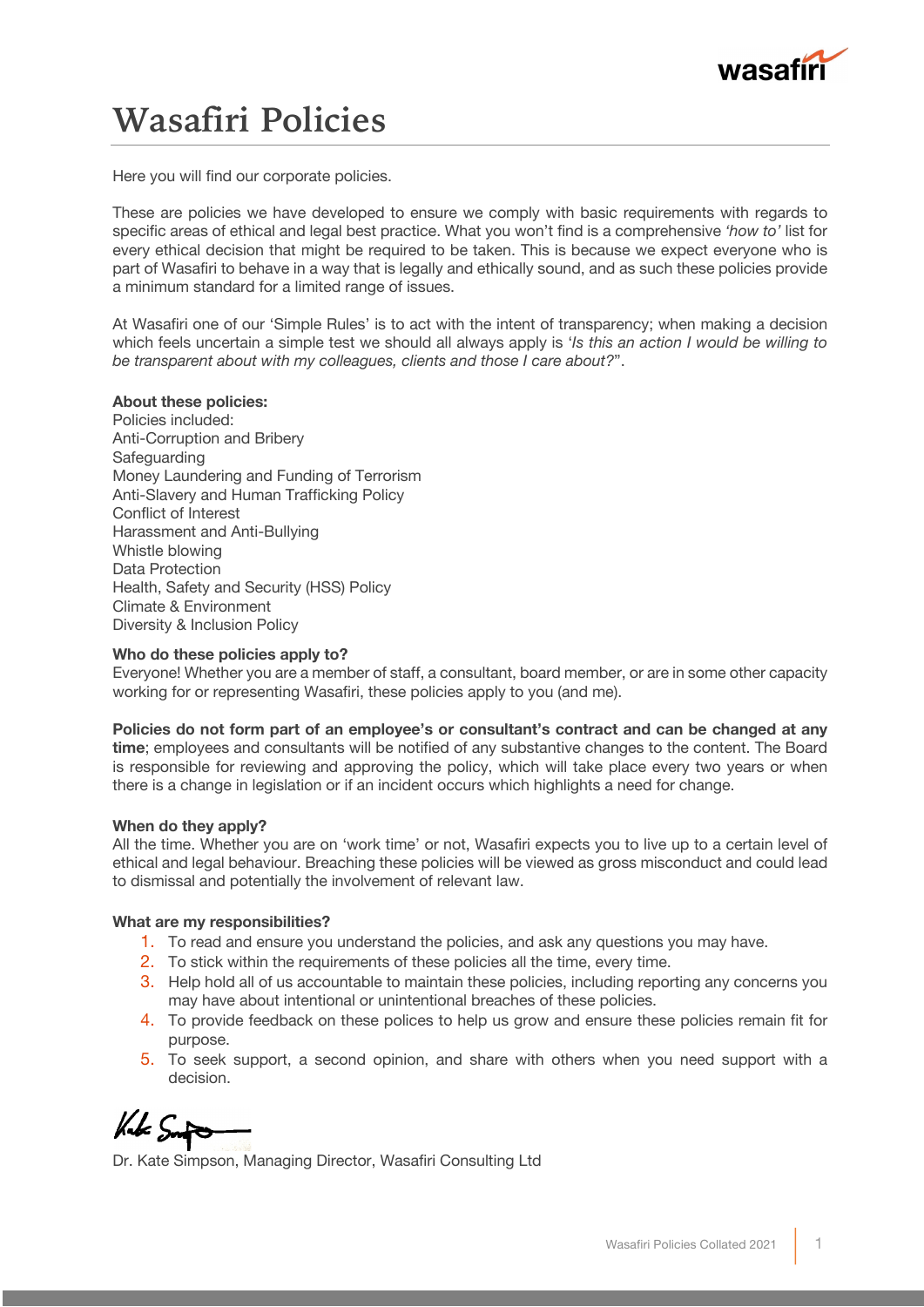

## **Anti-Corruption and Bribery Policy**

## 01 **Overview**

Wasafiri Consulting is committed to conducting all our activities in an ethical and legal way. We have a zero-tolerance approach to bribery and corruption and ask and expect all our employees and consultants to act at all times with the highest degree of ethical and legal integrity.

We are committed to upholding all relevant laws on countering bribery and corruption. Our UK registered company is bound by the laws of the UK including the Bribery Act 2010, in respect to conduct both in the UK and abroad. We demand that our subsidiary companies operate to the same standards, as well as according to any laws applicable in their country of registration.

This policy document cannot define all the parameters of 'ethical and legal behaviour', however it offers basic guidance on Wasafiri's expectations with regards to specific situations. If you are ever unsure about whether a course of action is ethical or legal, we ask and expect that you will have a conversation with a member of the leadership team.

This policy does not form part of an employee's or consultant's contract and can be changed at any time. However, employees and consultants will be notified of any substantive changes to the content.

## 02 **Policy Issues**

### **Bribery**

Bribery is defined as "*giving someone a financial or other advantage to encourage that person to perform their function or activities improperly or to reward that person for having already done so*"1 . Wasafiri is totally opposed to any action of this kind, and has a zero tolerance approach to consultants or employees engaging in such action.

### **Facilitation payments**

We do not make and will not give facilitation payments. These are defined as "*payments to induce officials to perform routine functions they are otherwise obliged to perform*"2 . Such payments are illegal under UK law and against Wasafiri Policy. Note this does not cover officially required administration fees or officially provided fast track services. Whenever such 'official' services are offered, it is essential to request and obtain an official receipt that details the service provided, and if in any doubt about the authenticity of the offered service seek guidance from a member of the Wasafiri Leadership Team.

<sup>&</sup>lt;sup>1</sup> The Ministry of Justice (UK) The Bribery Act 2010

http://www.justice.gov.uk/downloads/legislation/bribery-act-2010-quick-start-guide.pdf  $2$  As above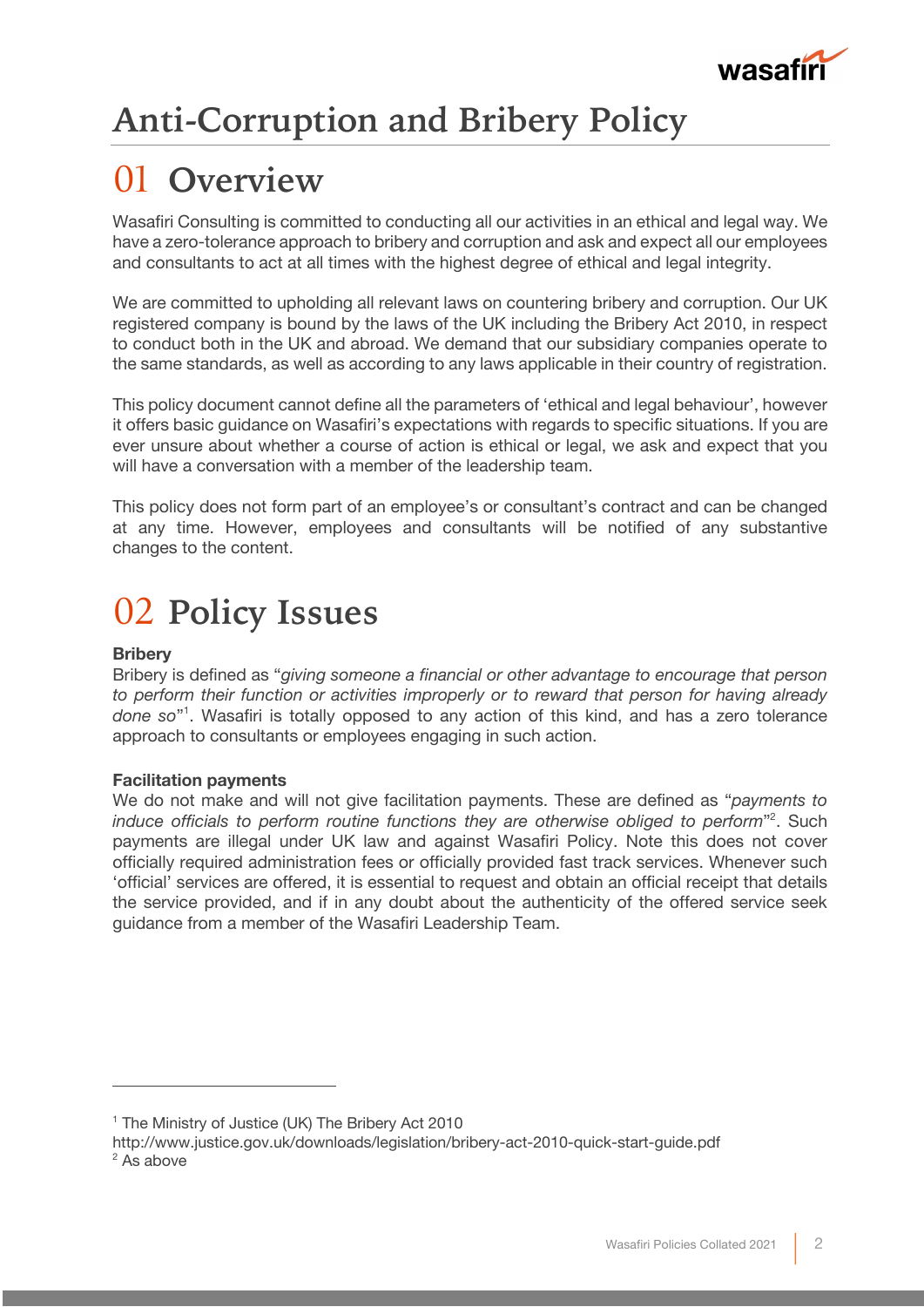

### **Hospitality**

This policy does not prohibit normal and appropriate hospitality or the giving or receiving of gifts. Normal and appropriate can be defined as:

- Is not made with the intention of influencing a decision maker.
- Is not made with the intention of retaining or winning business, or of influencing a third party to do this on our behalf, or to reward a client or third party on the provision or retention of such business.
- Complies with local law.
- Is given in Wasafiri's name and not in your name.
- Is appropriate to the circumstance, e.g. in the UK it is customary to exchange small gifts at Christmas time.
- Is given openly and not in secret.
- Taking into account the reason for the gift is given at an appropriate time, is of an appropriate type and value.
- Is not offered to or accepted from government officials, their representatives or to political parties or politicians.

### **Donations**

We do not make donations to political parties.

## 03 **Responsibilities**

### **Employees and Consultants**

- 1. Read and comply with this policy.
- 2. Notify your line manager if you detect or suspect a breach or a potential breach of this policy and do so as soon as possible.
- 3. Notify your line manager as soon as possible if you are offered, asked to offer, or suspect you might be offered a bribe.
- 4. Let your line manager know of any gifts or hospitality received this can be done by email.
- 5. Submit all expenses for gifts or hospitality offered clearly to your line manager, including to whom they were offered and why.
- 6. You are invited to offer any comments on this policy at any time, please discuss with a member of the Leadership Team.
- 7. Any employee or consultant who breaches this policy will face disciplinary action and potential dismissal.

We aim to encourage openness through this policy, so we will support anyone who raises an issue or concern in good faith, even if it turns out to be mistaken. We strongly encourage you to discuss any issues, uncertainties or risks with regards to this policy and its application with any member of the Leadership Team.

### **Wasafiri Management**

The Leadership Team is responsible for the content of this policy, including to:

- 1. Review if any issues occur, and at least every two years.
- 2. Ensure this policy is communicated to all employees and consultants.
- 3. Take seriously and make the time for proper consideration of any issues raised.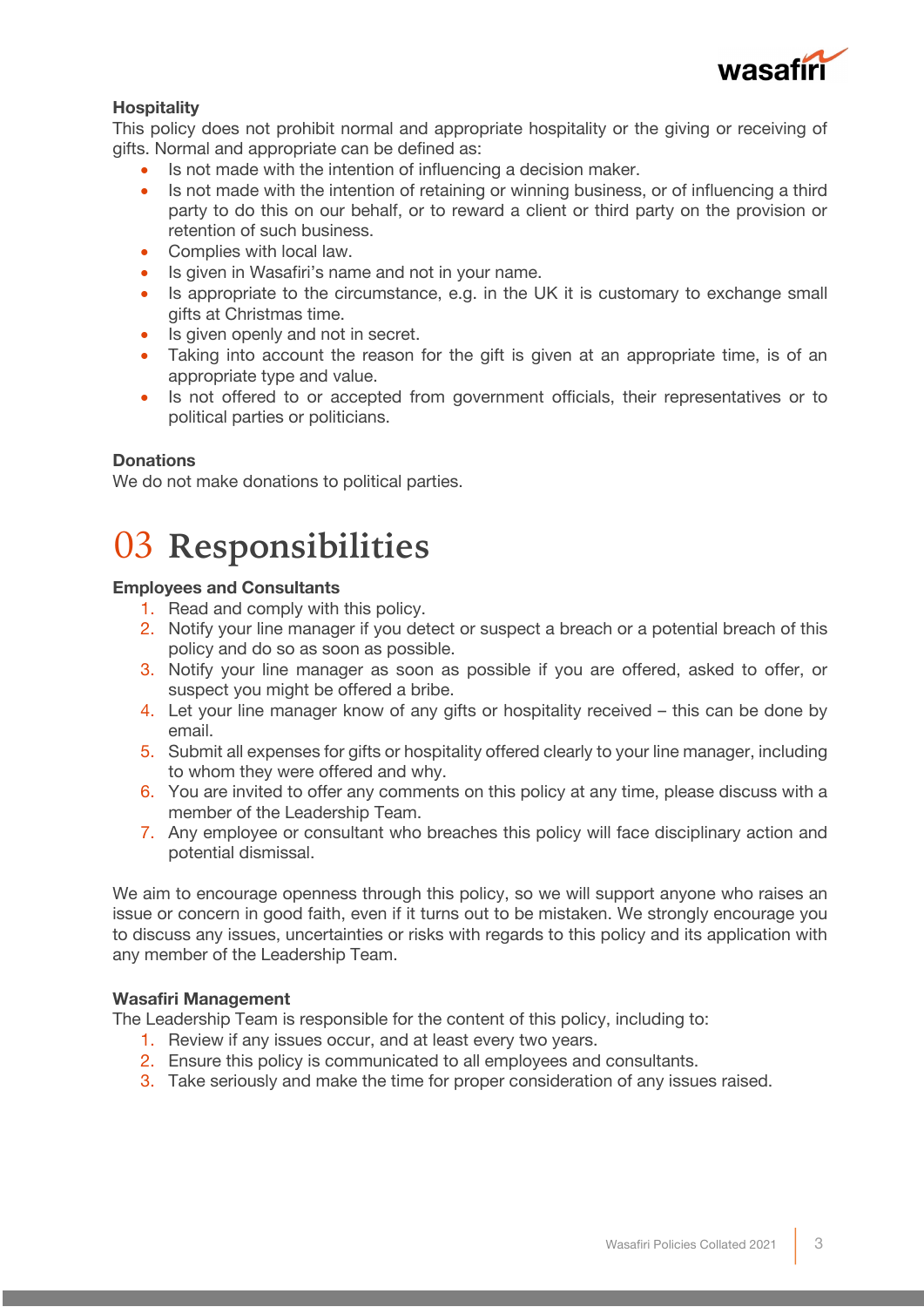

## **Safeguarding Policy and Procedures**

## 01 **Policy Overview**

Wasafiri Consulting is committed to conducting all our activities in an ethical and legal way. We have a zero-tolerance approach to any form of exploitation or abuse and are committed to safeguarding the welfare of all people in our work, including children and vulnerable adults.

We are committed to upholding all relevant laws, and beyond our legal responsibility we recognise, and uphold, a moral responsibility to all those with whom we work. We will take positive action to ensure any children or vulnerable adults with whom we work are protected and take stringent measures against any Wasafiri staff and/or consultant who abuses or behaves inappropriately towards children or vulnerable adults or other people. Where laws are broken, we are committed to engaging local law enforcement.

This policy applies to all staff, consultants, and board members. We will also require that subcontractors and work partners agree to this policy. This policy document cannot define all the parameters of 'ethical & legal behaviour'; however, it offers basic guidance on Wasafiri's expectations with regards to specific situations. If you are ever unsure about whether something poses safeguarding risks, then we ask and expect that you will have a conversation with a member of the Leadership Team.

This policy does not form part of an employee's or consultant's contract and can be changed at any time; employees and consultants will be notified of any substantive changes to the content. The Board is responsible for reviewing and approving the policy. This policy will be reviewed either once every three years, or when there is a change in legislation, operating context or if an incident occurs which highlights a need for change.

### 02 **Policy Terms**

### **Safeguarding**

Effective safeguarding is embedding practices throughout the organisation to ensure the protection of all people, particularly children and vulnerable adults, wherever possible. In contrast, child and adult protection is about responding to circumstances that arise.

### **A child**

Is anyone under the age of 18?

### **A vulnerable adult**

A vulnerable adult is a person aged 18 years or over who may be unable to take care of themselves or protect themselves from harm or from being exploited. This may include a person who: Is elderly and frail, has a mental illness including dementia has a physical or sensory disability, has a learning disability, is illiterate, has a severe physical illness, is a substance misuser, is destitute or homeless. An adult may be vulnerable at a particular time or in particular circumstances rather than because they have an underlying or continuing vulnerability.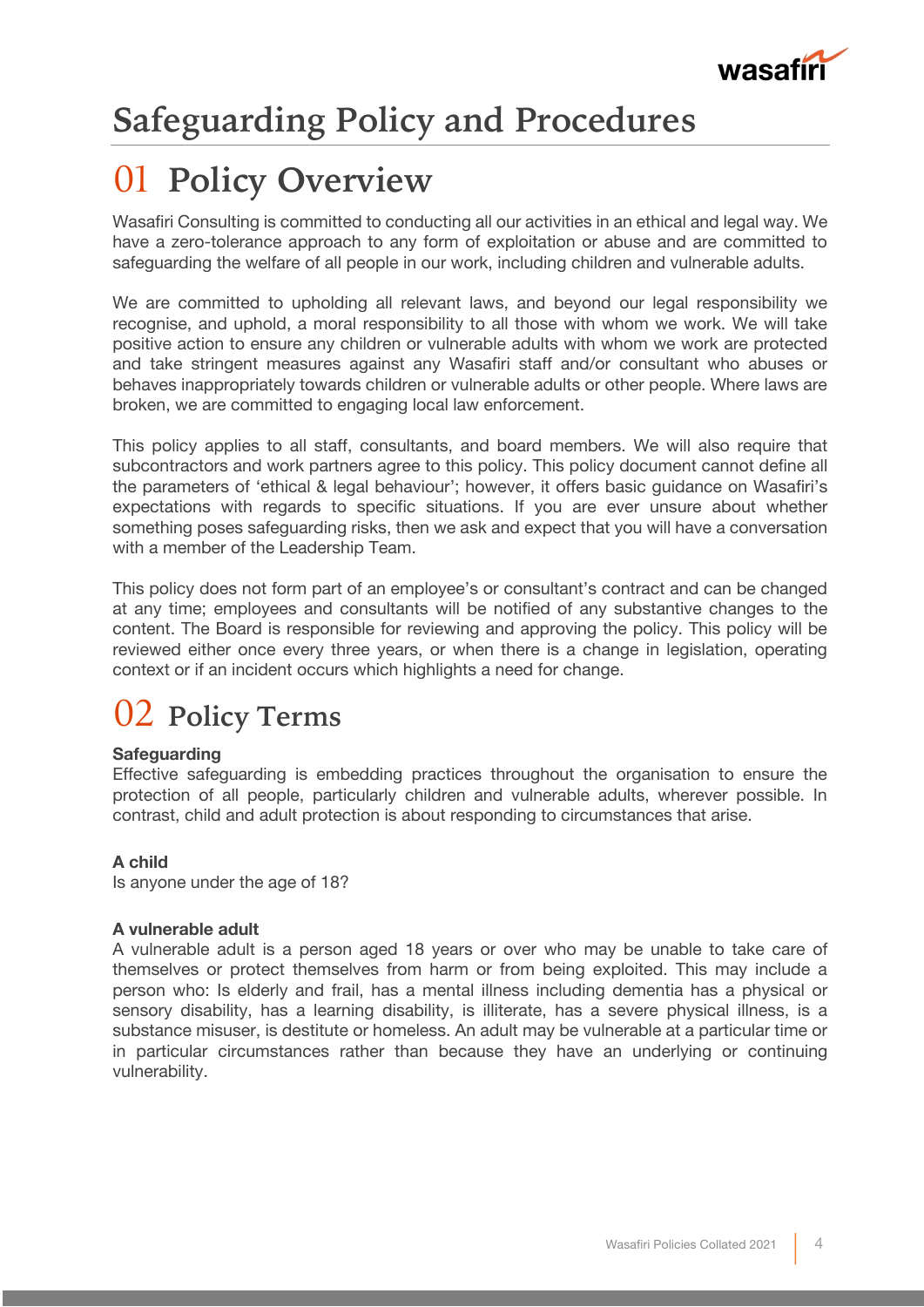

### **The Disclosure and Barring Service (DBS)**

DBS helps employers make safer recruitment decisions and prevent unsuitable people from working with vulnerable groups, including children. It replaces the Criminal Records Bureau (CRB) and Independent Safeguarding Authority (ISA). DBS only applies in the UK.

## 03 **Policy Issues**

### **Inappropriate conduct**

Wasafiri considers any activity which demeans or exploits another person totally unacceptable. Examples of such activity include, but are not limited to:

- Sexual activity with a child;
- Engaging in any form of non-consensual, coerced or exploitative sexual activity;
- Exploitation of children or vulnerable adults for any purpose;
- Any form of abuse (e.g. sexual, financial, emotional, physical, opportunistic, etc).

If such activity occurs Wasafiri will take disciplinary action and also, if a law has been broken, engage with relevant law enforcement.

### **Keeping children and vulnerable adults safe**

We are committed to ensuring the physical and emotional safety of all children and vulnerable adults with whom we may work. The following practice must be followed to mitigate safeguarding risks:

- Where children or vulnerable adults are participating in Wasafiri activities then due consideration must be given to the ethics consent, consent sought from a relevant responsible adult.
- Where possible and practical follow the 'two-adult' rule, wherein two or more adults supervise all activities where children/vulnerable adults are involved and are present at all times.
- Where consultants or staff are visiting project areas overnight, they must not stay alone overnight with one or more children or vulnerable adults benefiting from Wasafiri projects who are not part of their immediate or extended family.
- Consultants or staff should not place themselves in compromising or vulnerable positions and should take care not to discriminate against, show differential treatment towards or favour particular beneficiaries to the exclusion of others.
- Any complaints or issues of a safeguarding nature raised must be reported and will be taken seriously.

### **Disclosure and Barring Service (DBS) checks in UK**

In accordance with the UK Safeguarding Vulnerable Groups Act 2006 and the UK Protection of Freedoms Act 2012, where we are engaging in activities which require UK staff or consultants to have a Disclosure and Barring Service (DBS) check we will ensure that these are carried out. Persons who are on the DBS Barred Lists cannot work in regulated activity in relation to children or vulnerable adults and accordingly we will not employ such persons. Where we become aware that any current staff member may pose a risk to these groups, we will comply with the legislation in respect of referring that staff member to the DBS. Where feasible background checks will be sought for staff in other countries.

### **Reporting process**

Everyone has a duty to promptly report any safeguarding concerns. Failure to do so may result in disciplinary and even legal action.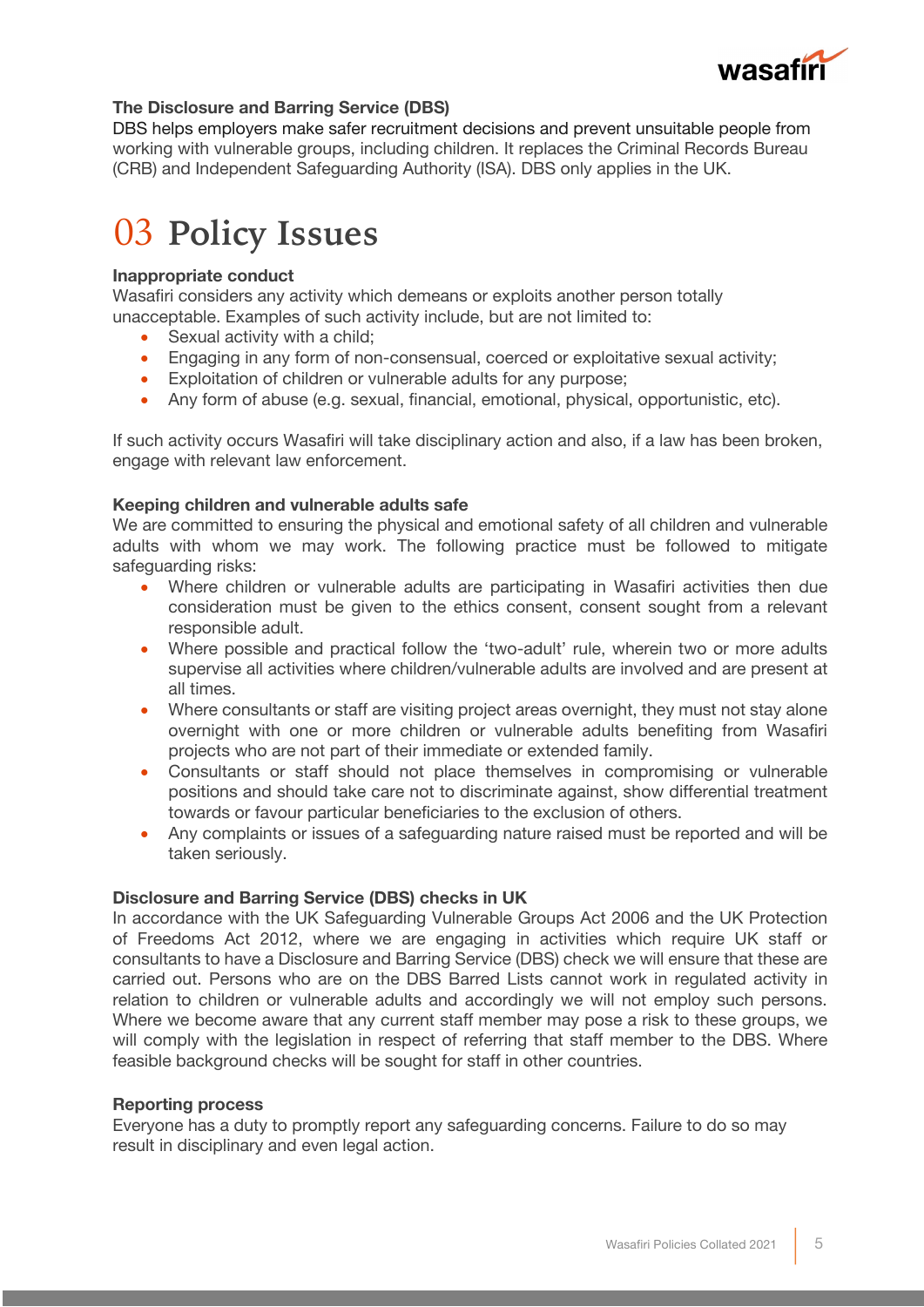

Reporting procedures are as follows:

- 1. **If a child/vulnerable adult is in immediate danger**, notify the nearest police or local authorities immediately (in Kenya, notify the child desk). Staff and consultants should also report disclosed abuse to the relevant authorities in accordance with the local law. A Wasafiri Director should be notified as soon as practically possible.
- 2. **If any consultant or staff member has a safeguarding concern,** they should raise it as soon as practically possible with their line manager, or if they are not comfortable to do that, then with any Wasafiri Director or Board member (also see Whistle Blowing policy).
- 3. **Any Wasafiri staff / Board member receiving a report of a potential safeguarding issues** has a responsibility to raise it with the leadership team and ensure it is full investigated.
- 4. **Subcontractors and other partners,** Wasafiri requires that all partner and subcontractors as a minimum work to the same ethical and legal standards as we do. We will provide all partners with a copy of this policy and require that they agree to work to its requirements.

### **Contact person on safeguarding issues**

The MD is the contact person on safeguarding issues and responsible for ensuring that this policy is understood internally, reviewed, and updated as detailed above.

### 04 **Responsibilities**

### **Employees & consultants**

- 1. Read and comply with this policy.
- 2. Be alert to potential safeguarding issues.
- 3. Promptly report any concerns with regards to safeguarding.

We aim to encourage openness through this policy, so we will support anyone who raises an issue or concern in good faith, even if it turns out to be mistaken. We strongly encourage you to discuss any issues, uncertainties, or risks with regards to this policy and its application with any member of the Leadership Team.

### **Wasafiri Management**

As above plus:

- 1. Ensure all consultants and staff have access to this policy.
- 2. Ensure any safeguarding concerns are effectively investigated.
- 3. Ensure documentation of all incidents and investigations are kept.
- 4. Ensure that confidentiality is respected throughout any investigation and all information treated sensitively. (Note: depending on the particulars of the incident, confidentially cannot always be guaranteed).
- 5. Report any legal breaches to the relevant authorities.
- 6. Ensure this policy is updated in line with any incident and or changes to legal requirements.

#### **References**

https://www.nspcc.org.uk/preventing-abuse/safeguarding/writing-a-safeguarding-policy/ www.gov.uk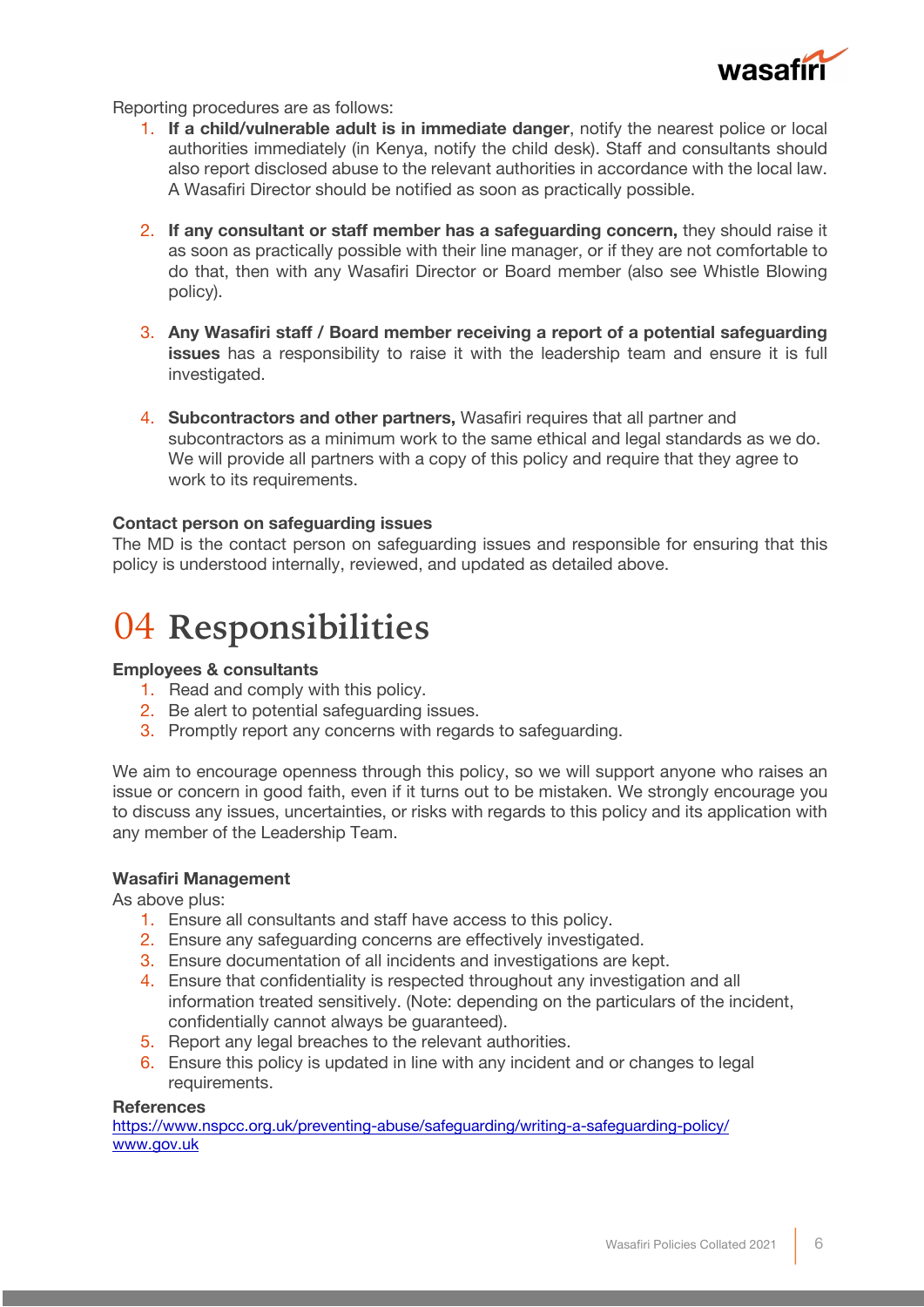

## **Anti-Terrorism & Money-Laundering**

## 01 **Overview**

Wasafiri Consulting is committed to conducting all our activities in an ethical and legal way. We ask and expect all our employees and consultants to act at all times with the highest degree of ethical and legal integrity.

We are committed to upholding all relevant laws on countering terrorism and moneylaundering. Our UK parent company is bound by the laws of the UK regarding Money Laundering and Terrorist Financing, in respect to conduct both in the UK and abroad. We demand that our subsidiary companies operate to the same standards, as well as according to any laws applicable in their country of registration.

This policy document cannot define all the parameters of 'ethical and legal behaviour', however it offers basic guidance on Wasafiri's expectations with regards to specific situations. If you are ever unsure about whether a course of action is ethical or legal we ask and expect that you will have a conversation with a member of the leadership team.

This policy does not form part of an employee's or consultant's contract and can be changed at any time. However, employees and consultants will be notified of any substantive changes to the content.

## 02 **Policy Issues**

### **Money laundering**

Money laundering is concealing the transformation of profits from illegal activities and corruption into ostensibly "legitimate" assets. Wasafiri's funding comes almost entirely from large international organisations, so our risk exposure to money-laundering is very low. If we ever receive funds from entities that are not independently audited, then we will consider the risk from money-laundering and undertake additional due diligence if required.

### **Terrorism financing**

Terrorism financing refers to activities that provides financing or financial support to individual terrorists or terrorist groups. The nature of our operations requires that Wasafiri will sometimes work in areas where known terrorist organisations operate and in challenging, volatile and conflict affected areas. These areas increase the risks of misappropriation of funds and resources that could support terrorist activities. We are conscious of our obligations in ensuring that monies and funds received from all clients and donors must not be misappropriated or utilised to support or fund terrorist groups or activities.

Wasafiri is committed to ensuring that resources and funds will not be misappropriated, and our staff will not become involved or associated with terrorist activities. Prior to the undertaking of work, we will assess the potential risks of our staff, consultants and sub-contractors, and potential involvement with terrorism. Wasafiri will implement proportionate measures to mitigate and manage all identified risks. Our internal risk assessments are conducted in addition with our compliance to our Due Diligence procedures.

Specifically, Wasafiri is committed to ensuring that: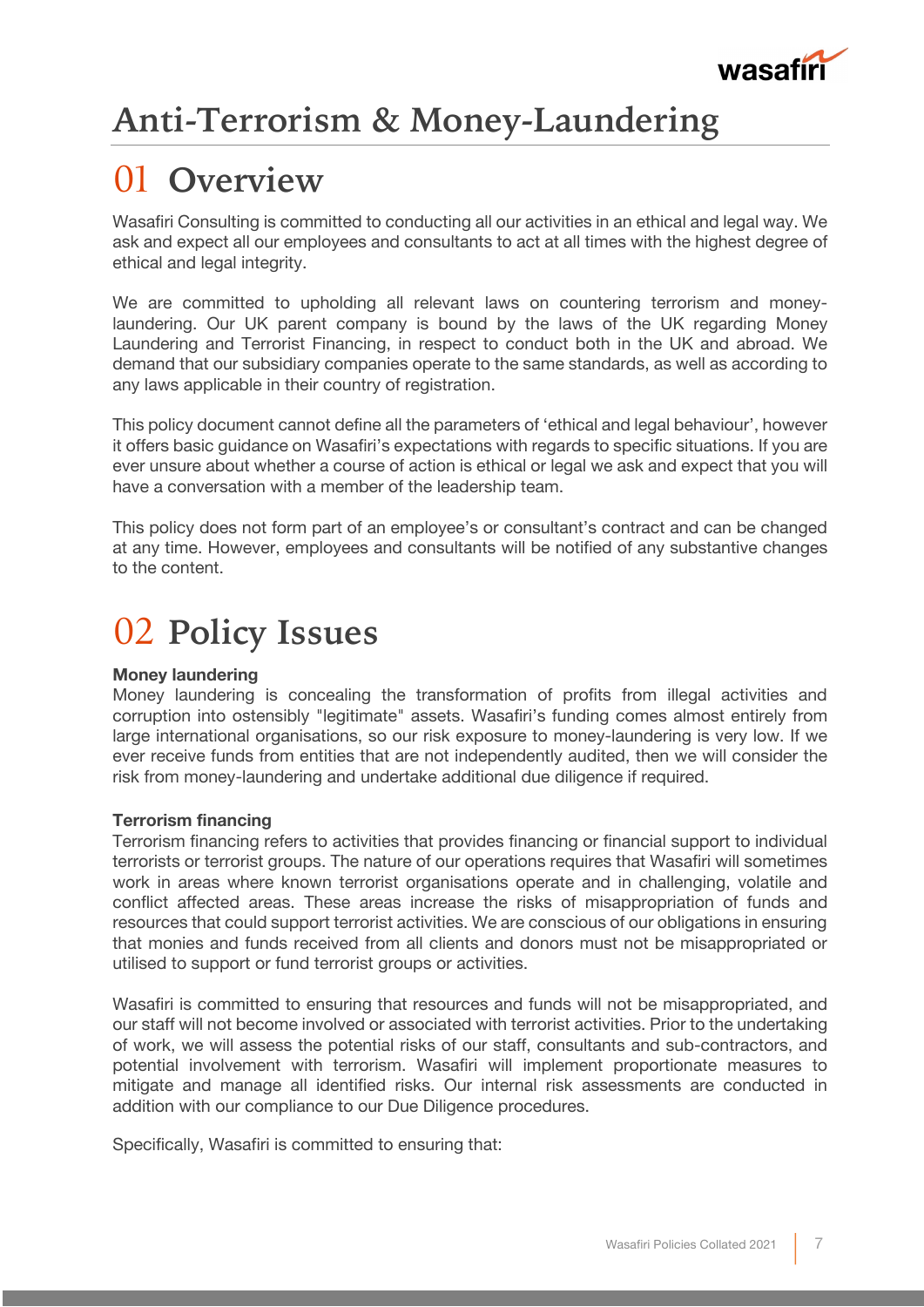

- We have robust and real time intelligence on the countries that we operate in regarding terrorism risks.
- Our Due Diligence checks in such countries take a more robust stance regarding any potential threats of any partners or affiliates being capable of managing appropriately funds for which they will be responsible.
- Money is not released by Wasafiri unless staff/consultants complete documentation confirming expenses are for legitimate project or business costs.
- We confirm that our staff or consultants are not listed on any terrorism lists, financial sanctions lists or other regulatory compliance lists.
- In contexts with significant risks of terrorism financing, we will undertake due diligence on any sub-contractors to ensure they meet or exceed our own policies.

## 03 **Responsibilities**

### **Employees and Consultants**

- Read and comply with this policy.
- Notify your line manager if you detect or suspect a breach or a potential breach of this policy and do so as soon as possible.
- You are invited to offer any comments on this policy at any time, please discuss with a member of the Leadership Team.
- Any employee or consultant who breaches this policy will face disciplinary action and potential dismissal.

We aim to encourage openness through this policy, so we will support anyone who raises an issue or concern in good faith, even if it turns out to be mistaken. We strongly encourage you to discuss any issues, uncertainties, or risks with regards to this policy and its application with any member of the Leadership Team.

### **Wasafiri Management**

The Leadership Team is responsible for the content of this policy, including to:

- Review if any issues occur, and at least every two years.
- Ensure this policy is communicated to all employees and consultants.
- Take seriously and make the time for proper consideration of any issues raised.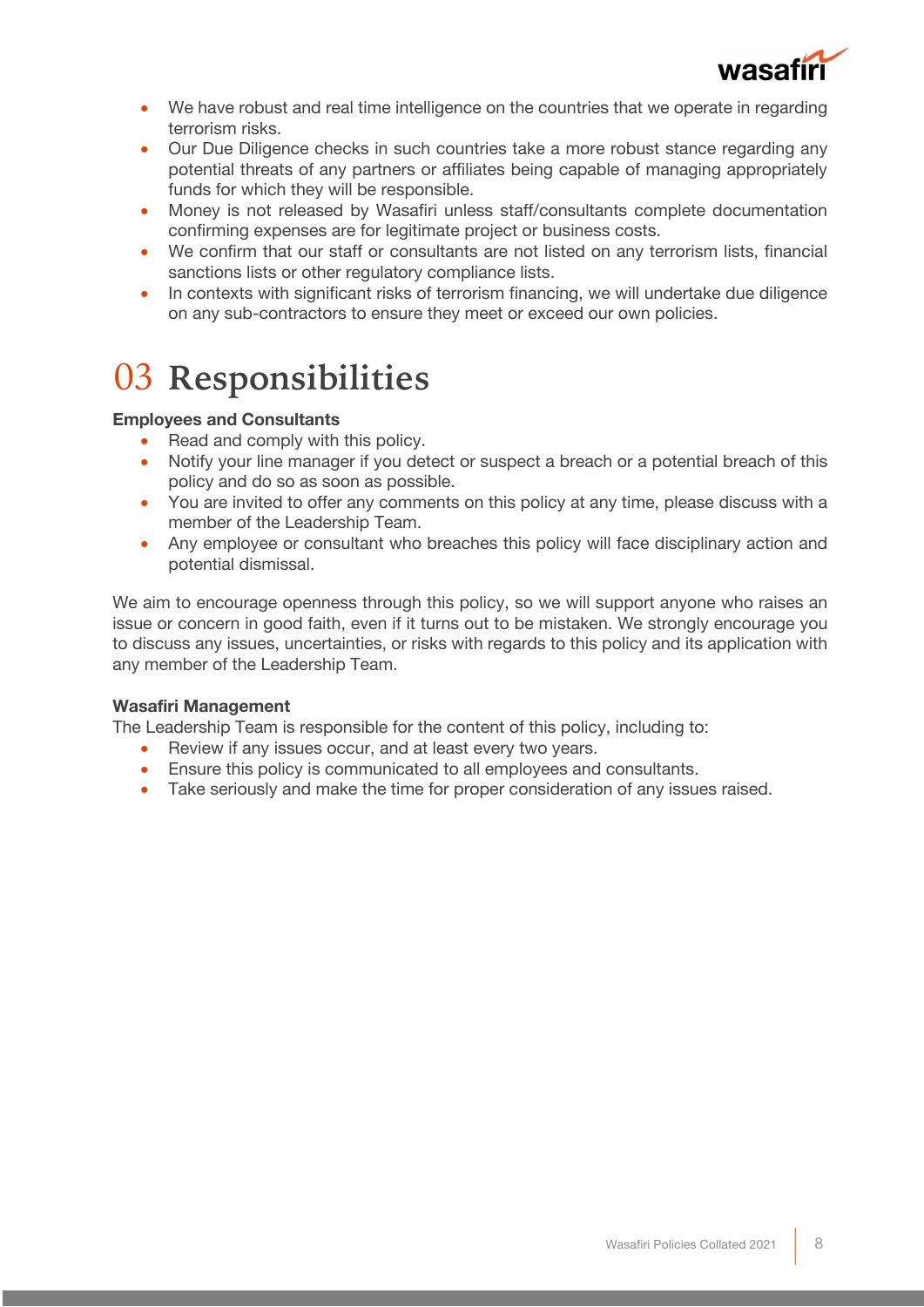

## **Anti-Slavery and Human Trafficking Policy**

## 01 **Overview**

Wasafiri is committed to enforcing anti-human trafficking and anti-slavery practices worldwide. Wasafiri will only engage with suppliers, consultants, subcontractors, grantees, and clients who demonstrate a serious commitment to the health and safety of their workers and operate in compliance with human rights laws.

Modern slavery is a term used to encompass slavery, servitude, forced and compulsory labour, bonded and child labour and human trafficking. In accordance with the UK's Modern Slavery Act of 2015:

- **Slavery** Exercising powers of ownership over a person
- **Servitude** The obligation to provide services is imposed by the use of coercion
- **Forced or compulsory labour** Work or services are exacted from a person under the menace of any penalty and for which the person has not offered themselves voluntarily
- **Human trafficking** Arranging or facilitating the travel of another person with a view to their exploitation

## 02 **Policies and Procedures**

Wasafiri expects everyone working with us or on our behalf to support and uphold the following measures to safeguard against modern slavery and human trafficking:

- **Wasafiri's Code of Conduct** Wasafiri is committed to maintaining strong ethical and legal standards in all we do. All employees and consultants are required to review and sign Wasafiri's Code of Conduct, which describes the principles of behaviour we expect of all Wasafiri staff and consultants.
- **Wasafiri Safeguarding Policy** We have a zero-tolerance approach to any form of exploitation or abuse and are committed to safeguarding the welfare of all people in our work, including children and vulnerable adults. The prevention, detection and reporting of modern slavery in any part of our organisation or associated partners is the responsibility of all those working for us or on our behalf. Workers must not engage in, facilitate or fail to report any activity that might lead to, or suggest, a breach of this policy.
- **Wasafiri Whistleblowing Policy** Wasafiri is committed to the highest standards of transparency, integrity and accountability. This policy sets out the framework for dealing with allegations of illegal and improper conduct. This procedure is intended to provide a means of making serious allegations about standards, conduct, financial irregularity or possible unlawful action in a way that will ensure confidentiality and protect those making such allegations in the reasonable belief that it is in the public interest to do so from being victimised, discriminated against or disadvantaged.
- **Due Diligence**  Because Wasafiri is responsible for complying with requirements from various governments, we exercise due diligence on all aspects of our work. We consider the nature and the business practices of every party we engage with to ensure that vulnerable workers are not being trafficked or enslaved into filling positions of low or unskilled labour along the supply chain. Wasafiri also embeds due diligence and safeguarding in our recruitment and hiring procedures.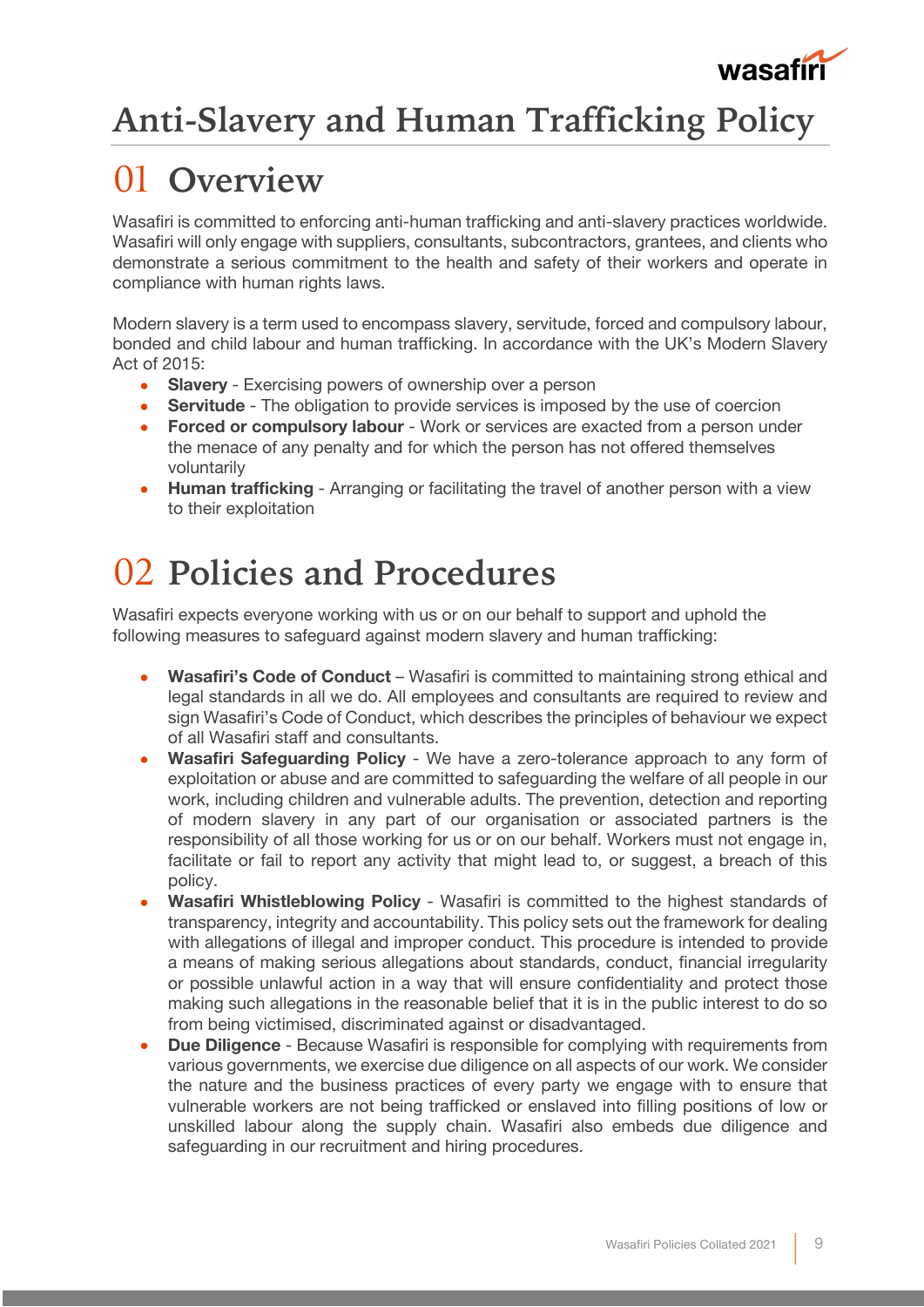

- **Assessing and Managing Risk** Wasafiri recognizes that cultivating an organizational culture that prioritizes safeguarding is one that is endorsed by leadership, reinforced through training, and supported by accountability and protection measures. Our Project Management Team leads by example and ensures that all employees are trained and aware of expectations for behaviour and supports a work environment that is knowledgeable about assessing and managing risk, and an openness in reporting potential violations without fear of retaliation. Safeguarding, modern slavery and human trafficking are included in pre-project risk assessments, inductions and briefings.
- **This policy does not form part of an employee's or consultant's contract and can be changed at any time**; employees and consultants will be notified of any substantive changes to the content. The Board is responsible for reviewing and approving the policy. This policy will be reviewed either once every three years, or when there is a change in legislation or if an incident occurs which highlights a need for change.

## 03 **Reporting**

Reporting an incident or suspicion of modern-day slavery and human trafficking can be made orally or in writing to any of the below:

- 1. Wasafiri Line Manager
- 2. Project Director
- 3. Wasafiri Managing Director
- 4. Chairman of the Board

## 04 **Responsibilities**

### **The Managing Director and The Board**

The MD and Board have overall responsibility for the operation of this policy and for determining the administrative processes to be followed and the format of the records to be kept.

### **Wasafiri Management**

The Leadership Team is responsible for the content of this policy, including to:

- Review if any issues occur, and at least every two years.
- Ensure this policy is communicated to all employees and consultants.
- Take seriously and make the time for proper consideration of any issues raised.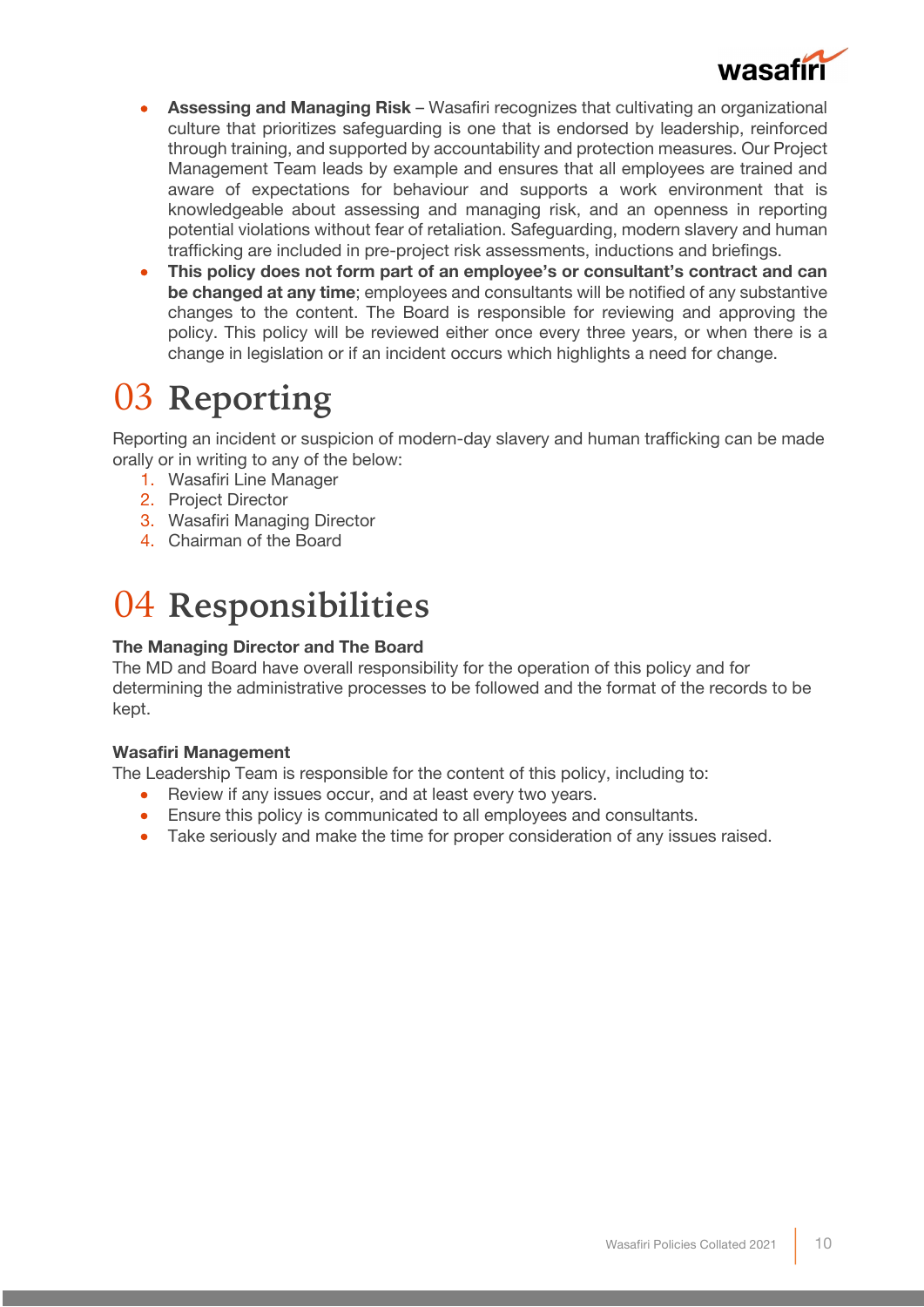

## **Conflict of Interest Policy**

## 01 **Overview**

This policy outlines the rules regarding conflict of interest and the responsibilities of employees and the company in resolving any such discrepancies.

## 02 **Scope**

This policy applies to all prospective or current employees (including those employed on a fixed term or consultancy basis) of the company.

# 03 **Policy**

Conflict of interest arises whenever the personal, financial, or political interests of an employee or the family member of an employee is likely or could appear to interfere with their objective judgement to act in the best interests of Wasafiri. All employees are required to act in good faith towards Wasafiri, and our clients and partners. All employees are expected to declare and discuss any potential conflicts of interest.

As individuals, employees may have private interests that from time-to-time conflict, or appear to conflict, with their employment with Wasafiri. Employees should aim to avoid being put in a situation where there may be a conflict between the interests of Wasafiri and their own personal or professional interests, or those of relatives or friends. Where such a conflict occurs (or is perceived to occur), the interests of Wasafiri will be balanced against the interests of the employee and, unless exceptional circumstances exist, resolved in favour of Wasafiri.

### **What is a conflict of interest?**

It is impossible to define all potential areas of conflict of interest. If an employee is in doubt if a conflict exists, they should raise the matter with their line manager. Examples may include:

- having a personal relationship with a client or partner.
- working on related projects with different clients.
- using their Wasafiri position or connections for personal advantage
- having a financial interest in a competitor or client
- taking part in any political or public activity which compromises, or might be seen to compromise their ability to do their jobs in an impartial way

## 04 **Responsibilities**

### **Employees & Consultants**

- Declare to management any potential, actual or perceived conflicts of interest that exist on becoming contracted by Wasafiri.
- Declare any potential, actual or perceived conflicts of interest that arise or are likely to arise during employment.
- Avoid being placed in a situation where there is potential, actual, or perceived conflict of interest if possible.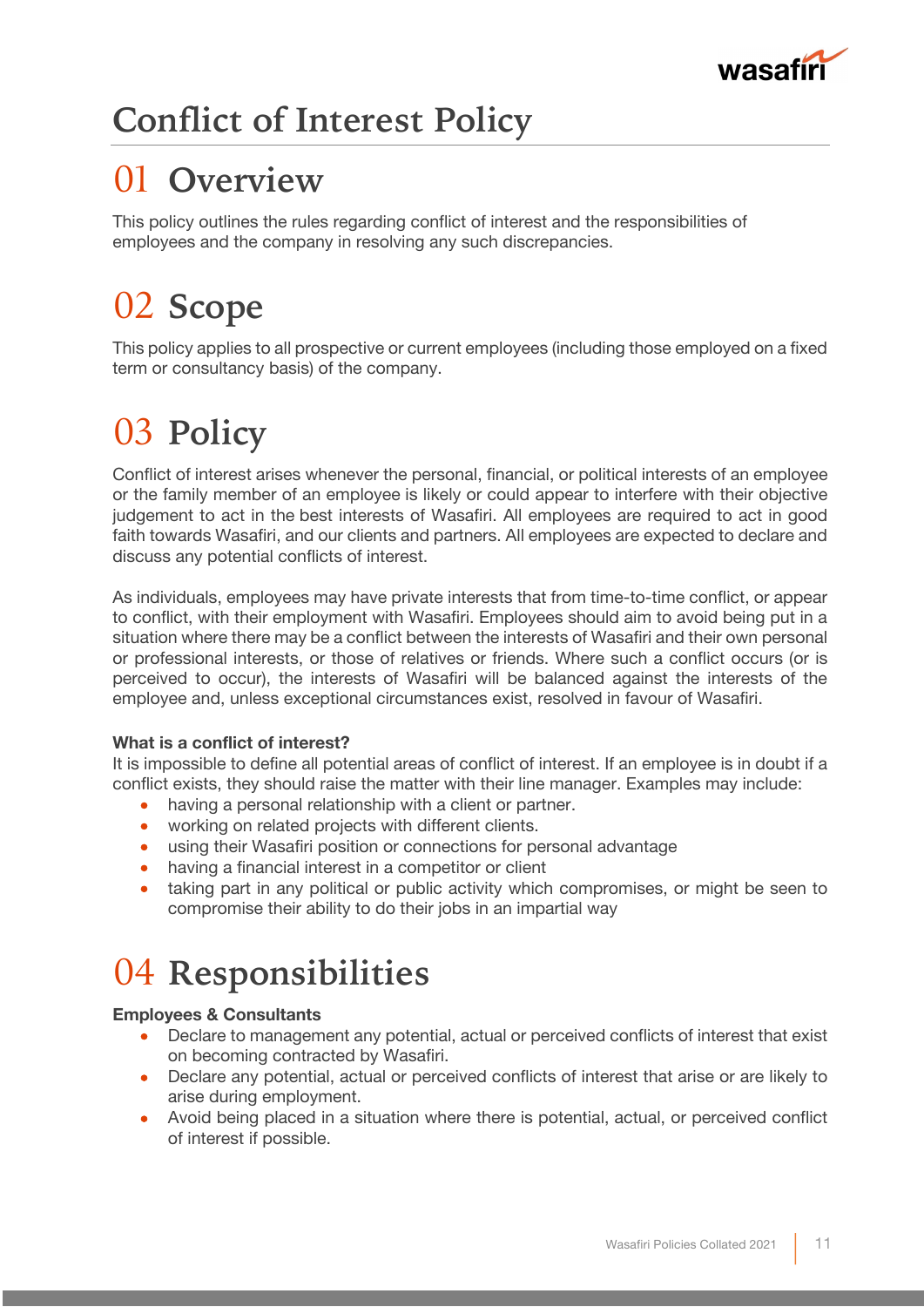

- Disclose any other employment. Where there are external involvements that do not represent a conflict of interest, these must not affect performance or attendance whilst working at Wasafiri. If such involvement does affect performance or attendance, it will be considered a conflict of interest.
- Not set up or engage in private business or undertake other employment in direct or indirect competition with Wasafiri using knowledge and/or materials gained during the course of employment with Wasafiri.

If an employee declares such an interest, Wasafiri will review the potential areas of conflict with the employee and mutually agree on practical arrangements to resolve the situation.

### **Disciplinary Consequences**

Failure to declare a potential, actual, or perceived conflict of interest or to take remedial action agreed with Wasafiri, in a timely manner, may result in performance improvement or disciplinary proceedings including termination.

### **Wasafiri Management**

The Wasafiri Management Circle is responsible for the content of this policy, including to:

- Review if any issues of potential, actual or perceived conflicts of interest.
- Ensure this policy is communicated to all employees and consultants.
- Take seriously and make the time for proper consideration of any issues raised.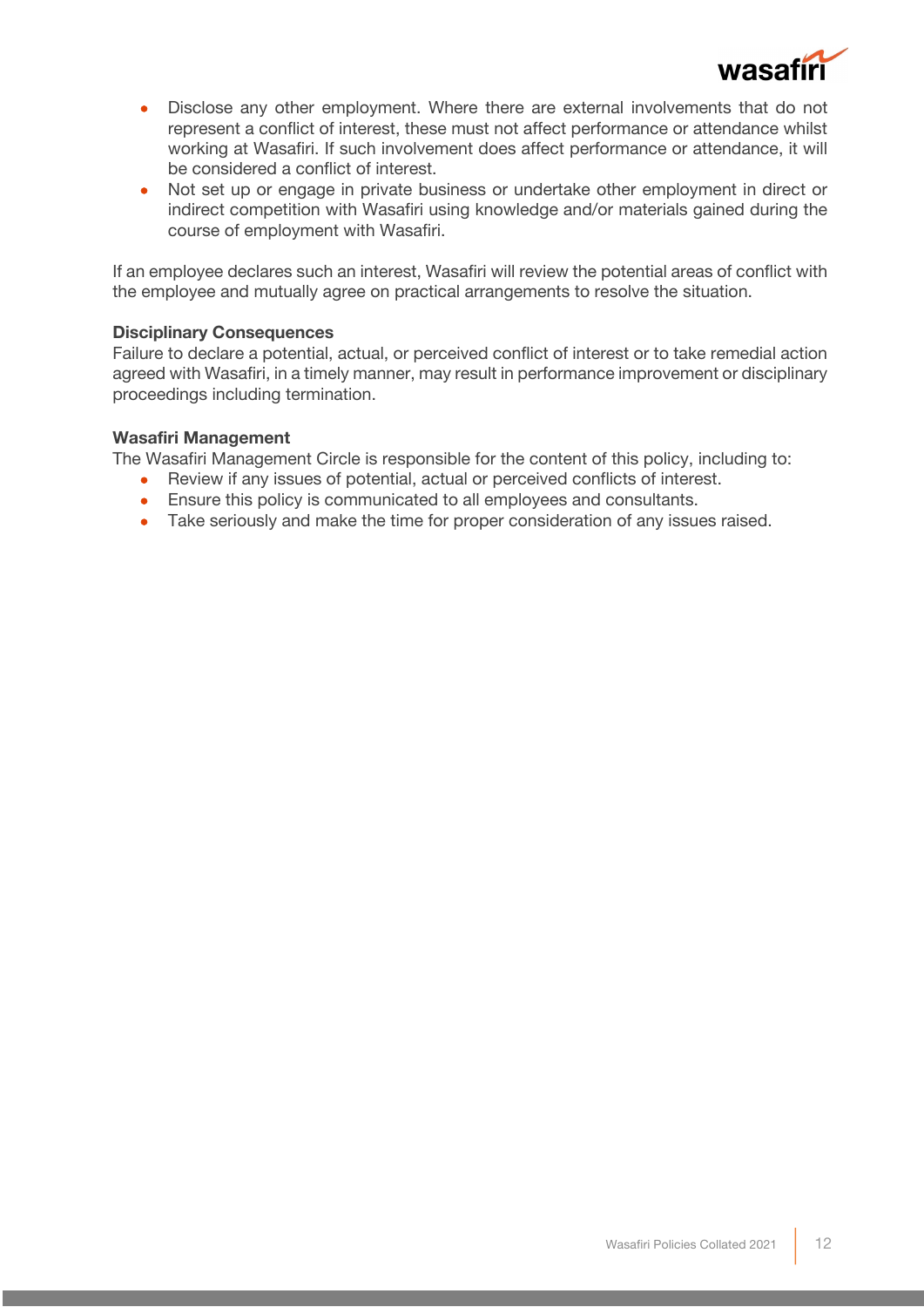

## **Harrassment and Anti-Bullying Policy**

## 01 **Overview**

Wasafiri Consulting is committed to providing a working environment free from bullying and harassment. We aim to ensure that all staff and consultants are treated, and treat others, with dignity and respect. This policy covers bullying or harassment which occurs at work and outside of the workplace, including on work trips or at work-related events or social functions. All this contributes to a workplace environment in which individuals feel safe and can work effectively, competently, and confidently. This policy applies to all staff, consultants, and board members.

### **Key principles:**

- **Wasafiri will provide and sustain a safe working environment** in which everyone is treated with dignity and respect. Those working or dealing with Wasafiri must not encounter harassment, intimidation, or victimisation on any basis, including, but not limited to the basis of gender, race, colour, ethnic or national origin, sexual orientation, marital status, religion or belief, age, trade union membership, disability, or any other personal characteristic.
- **Everyone carries a personal responsibility for their own behaviour** and for ensuring that their conduct is in accordance with the principles set out in this policy. Everyone in Wasafiri and those who have dealings with Wasafiri has a responsibility to maintain good working relationships and not use words or deeds that may harm the wellbeing of others.
- **Everyone has a responsibility to report any instance of bullying or harassment** which they experience, witness or which comes to their attention. Employees have a responsibility to act as role models, pro-actively addressing instances of bullying and harassment. Managers should also make themselves aware of their responsibility.
- **Any breaches of this policy will be dealt with in accordance with our line management and disciplinary procedures.** Where there is evidence that harassment has occurred, prompt action will be taken, including disciplinary action where appropriate. Serious cases of bullying or harassment may amount to gross misconduct resulting in dismissal. Where laws are broken Wasafiri is committed to engaging local law enforcement.
- **Confidentiality will be observed throughout** and the need for any disclosure of the details of a case will be discussed and agreed. No employee will be victimised or suffer detrimental treatment for making a complaint of harassment or bullying.

## 02 **Policy Terms**

### **What is harassment**

Harassment is any unwanted conduct that has the purpose or effect of violating a person's dignity or creating an intimidating, hostile, degrading, humiliating or offensive environment for them. A single incident can amount to harassment. A person may be harassed even if they were not the intended "target". Harassment also includes treating someone less favourably because they have submitted or refused to submit to such behaviour in the past.

Wasafiri deems it inappropriate (it is unlawful under the UK Equality Act 2010) to harass a person because of their age, disability, gender reassignment, marital or civil partner status,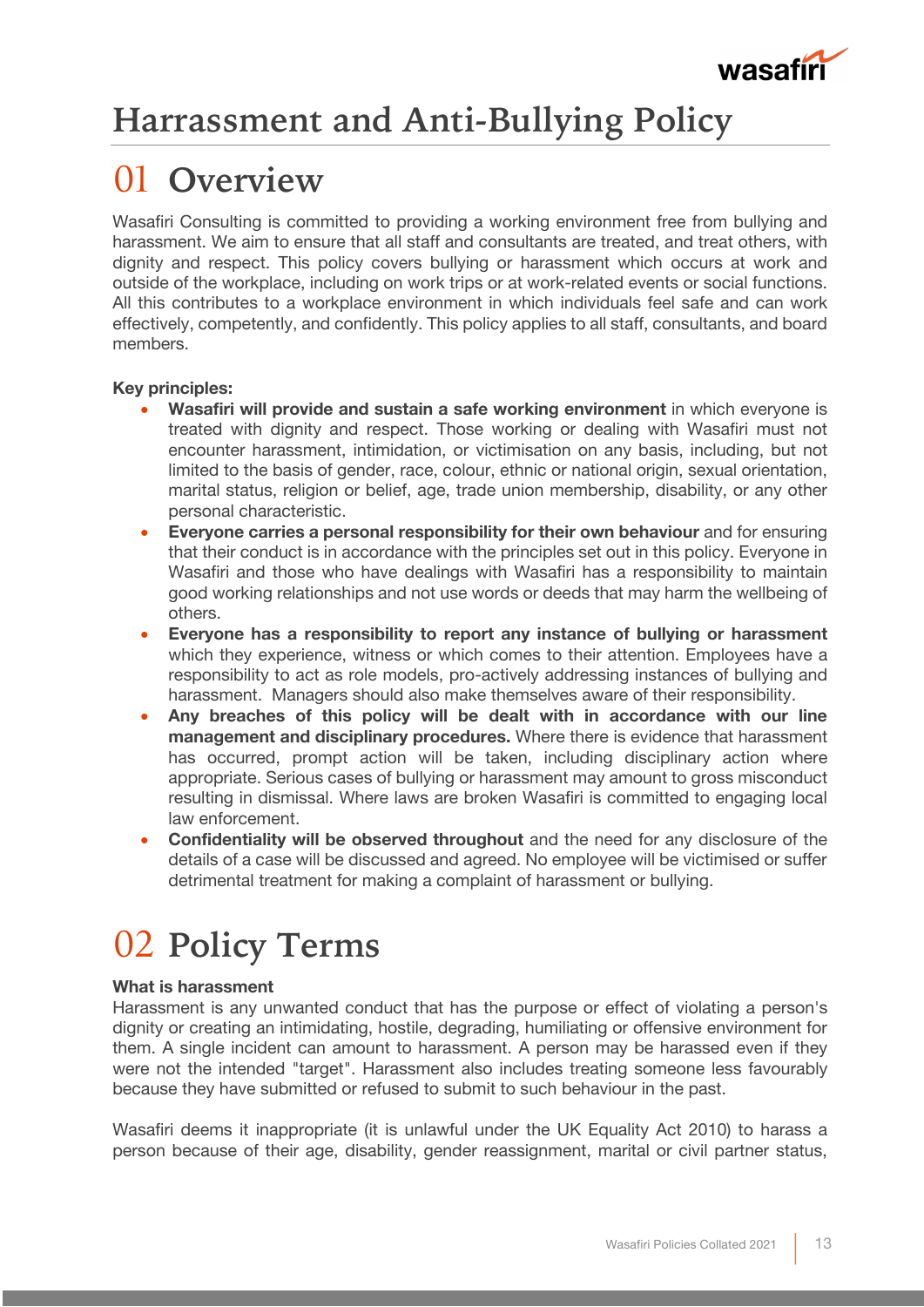

pregnancy or maternity, race, colour, nationality, ethnic or national origin, religion or belief, sex, or sexual orientation. It also includes conduct of a sexual nature (sexual harassment). Harassment is unacceptable even if it does not fall within any of these categories. Examples of harassment include, but are not limited to:

- unwanted physical contact including touching, pinching, pushing and grabbing;
- unwelcome sexual advances or suggestive behaviour;
- offensive e-mails, text messages or social media content or the display of offensive materials;
- unwanted jokes, banter, mocking, mimicking, or belittling a person.

### **What is bullying**

Bullying is offensive, intimidating, malicious or insulting behaviour, an abuse or misuse of power through means that undermine, humiliate, denigrate, or injure the recipient. Bullying can include the use of personal strength or the power to coerce through fear or intimidation, not necessarily from someone in a position of authority. Bullying may be physical, verbal, or non-verbal. It can include conduct that is not face-to-face, including via text message, email and social media. Examples of bullying include:

- physical or psychological threats;
- overbearing and intimidating levels of supervision;
- inappropriate derogatory remarks about a person or their performance;
- persistently picking on people in front of others or in private;
- blocking promotion and training opportunities:
- regularly and deliberately ignoring or excluding staff from work activities or work related social events;
- setting a person up to fail by overloading them with work or setting impossible deadlines;
- regularly making the same person the butt of jokes.

Legitimate and reasonable criticism of a staff member's or consultant's performance or behaviour, or reasonable management instructions, do not amount to bullying.

### 03 **Reporting**

Reporting procedures are as follows:

- 1. An employee who feels that he/she has experienced, witnessed, or been made aware of harassment or bullying may **attempt to resolve the matter informally in the first instance**. In some cases, it may be possible and sufficient for him/her to explain clearly to the person(s) engaged in the unwanted activities that the behaviour is unwelcome, that it offends or makes him/her uncomfortable. It can be helpful to explain the situation and describe the event, so the other person is clear about the concerns. Use the opportunity to ask the person to change or stop their behaviour.
- 2. Where the steps outlined above are unsuccessful or inappropriate, **the complainant must raise the matter informally and in confidence with his/her line manager.**  Alternatively, the matter may be raised with another manager or director, particularly if the person in question is the complainant's line manager.
- 3. When a complaint of harassment or bullying is brought to the attention of a manager at any level, whether informally or formally, **prompt action will be taken to investigate the matter and any action taken would be in accordance with our disciplinary process**.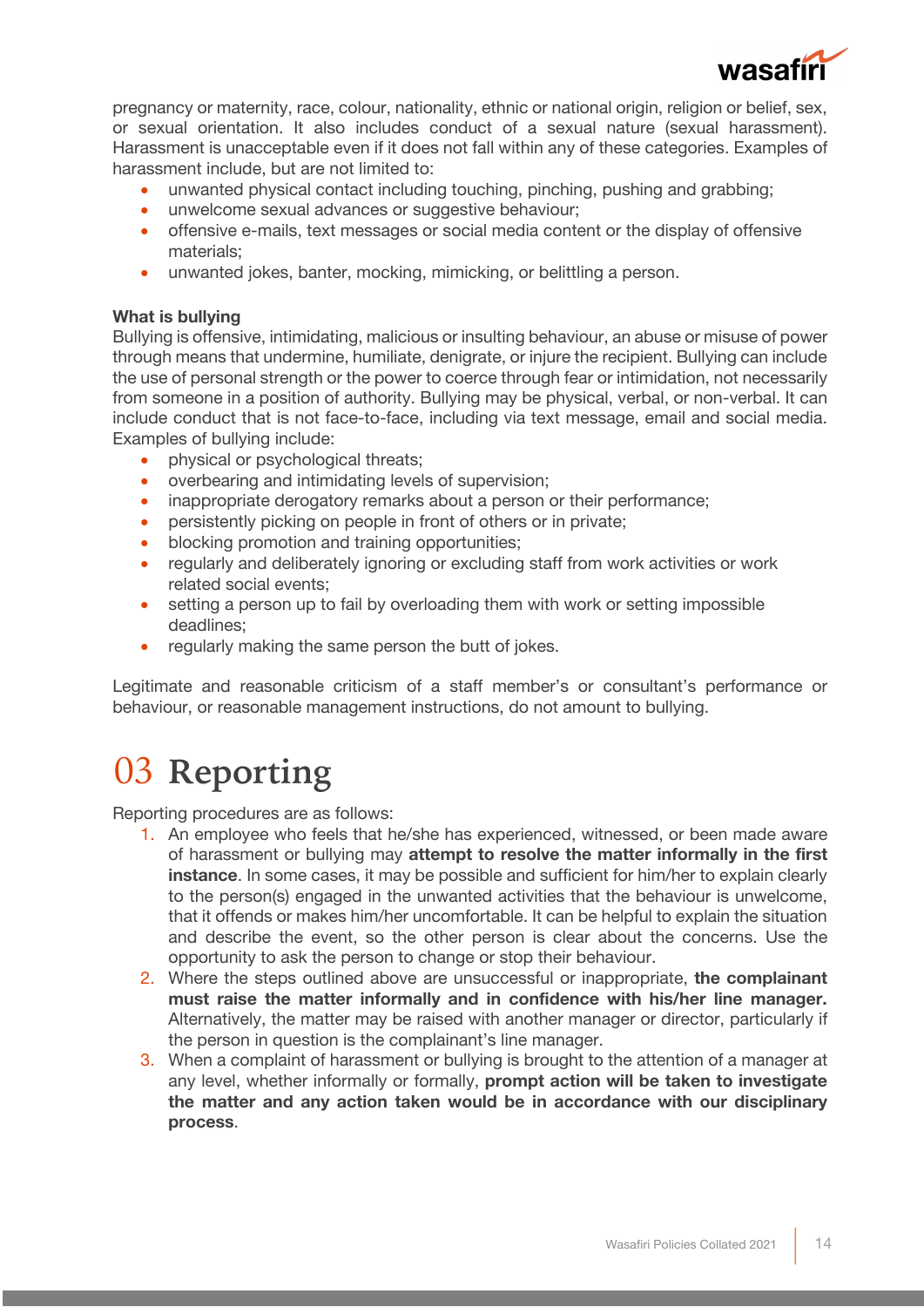

### **Subcontractors and other partners**

Wasafiri requires that all partner and subcontractors as a minimum work to the same ethical and legal standards as we do. We will provide all partners with a copy of this policy and require that they agree to work to its requirements.

### 04 **Responsibilities**

### **Employees and consultants**

- Read and comply with this policy.
- Be alert to potential harassment and bullying issues.
- Promptly report any concerns with regards to harassment and bullying.

We aim to encourage openness through this policy, so we will support anyone who raises an issue or concern in good faith, even if it turns out to be mistaken. We strongly encourage you to discuss any issues, uncertainties, or risks with regards to this policy and its application with any member of the Leadership Team.

### **Wasafiri management**

As above, plus:

- Ensure all consultants and staff have access to this policy.
- Ensure any harassment and/or bullying concerns are effectively investigated, with follow-up actions determined by any subsequent disciplinary process.
- Ensure documentation of all incidents and investigations are kept.
- Ensure confidentiality is respected throughout any investigation and all information is treated sensitively. (Note: depending on the particulars of the incident, confidentially cannot always be guaranteed).
- Report any breaches to the relevant authorities.
- Ensure this policy is updated in line with any incidents and/or changes to legal requirements.

### **References**

http://www.human-resource-solutions.co.uk/HR-Policy-Pages/Harassment-Bullying/Harassment-Bullying.htm https://www.aig.co.uk/content/dam/aig/emea/united-kingdom/documents/Financiallines/PrivateEdge/epl/bullying-and-harassment-policy.pdf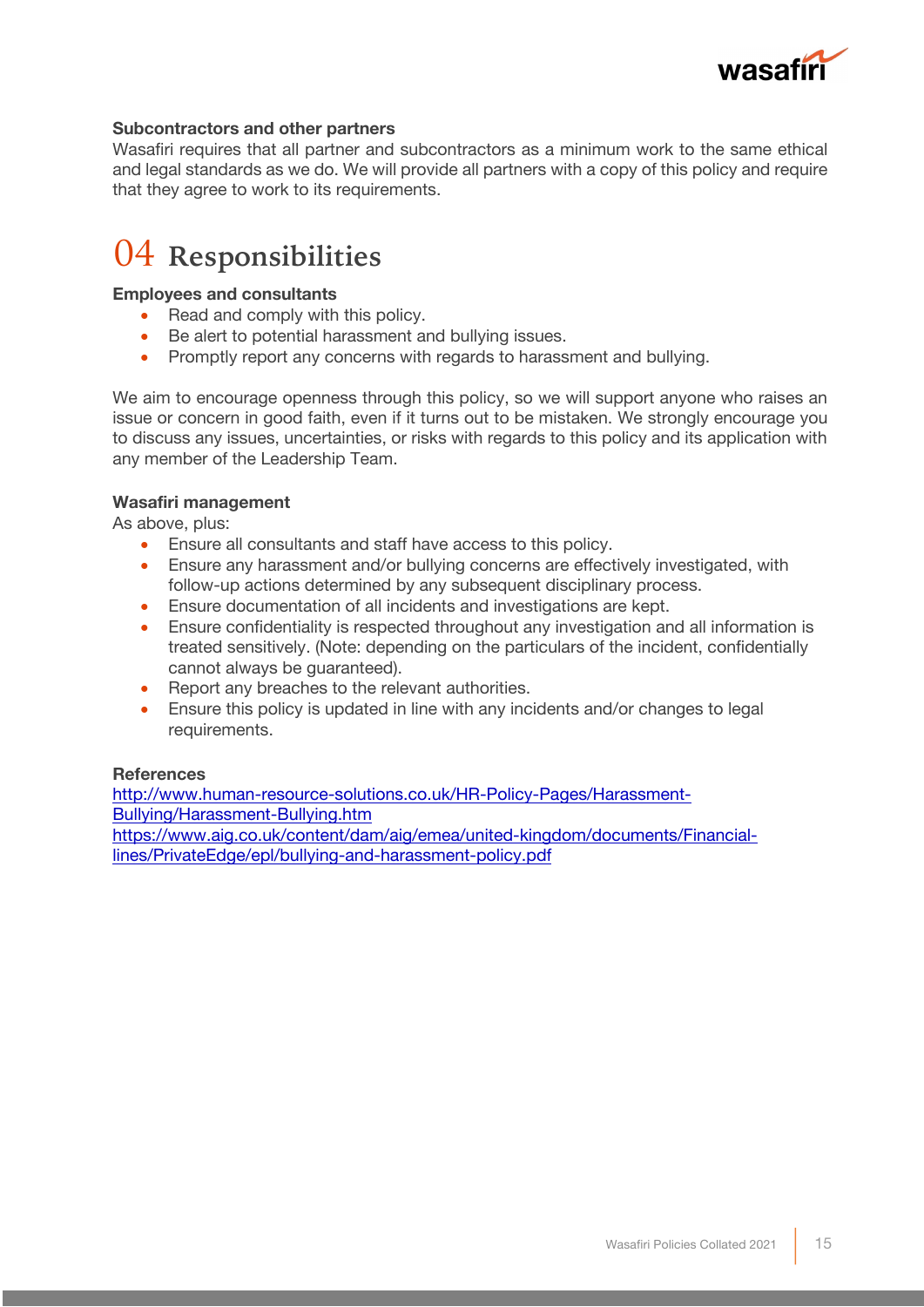

## **Whistleblowing Policy**

## 01 **Overview**

Wasafiri is committed to the highest standards of transparency, probity, integrity and accountability.

This policy sets out the framework for dealing with allegations of illegal and improper conduct. This policy is intended to provide a means of making serious allegations about standards, conduct, financial irregularity, or possible unlawful action in a way that will ensure confidentiality and protect those making such allegations.

This policy is intended to ensure that Wasafiri complies with its duty under the UK Public Interest Disclosure Act 1998.

## 02 **Scope**

This policy applies to all employees, including consultants.

This policy does not replace other policies. For example, if an employee has a grievance about their working conditions, they should use the Grievance and Misconduct Policy or, if they felt that their manager or a colleague was treating them unfavourably, they should use the Harassment and Anti-Bullying Policy. Similarly, if an employee has a concern about the conduct of a fellow employee in the working environment (e.g., that they are not treating colleagues with respect) they should raise these with their line manager, or if that is not possible, with the Managing Director (MD) or other board member.

This policy applies to, but is not limited to, allegations about any of the following:

- Conduct which is an offence or breach of the law
- Alleged miscarriage of justice
- Serious Health, Safety and Security risks
- The unauthorised use of funds
- Possible fraud and corruption
- Sexual, physical or verbal abuse, or bullying or intimidation of employees, customers or community members
- Abuse of authority
- Other unethical conduct

## 03 **Policy**

### **Reporting**

Reporting an allegation can be made orally or in writing to any of the below:

- 1. Wasafiri Line Manager
- 2. Project Director
- 3. Wasafiri Managing Director Kate Simpson, kate@wasafirihub.com
- 4. Chair of the Board Ian Randall, ian@wasafirihub.com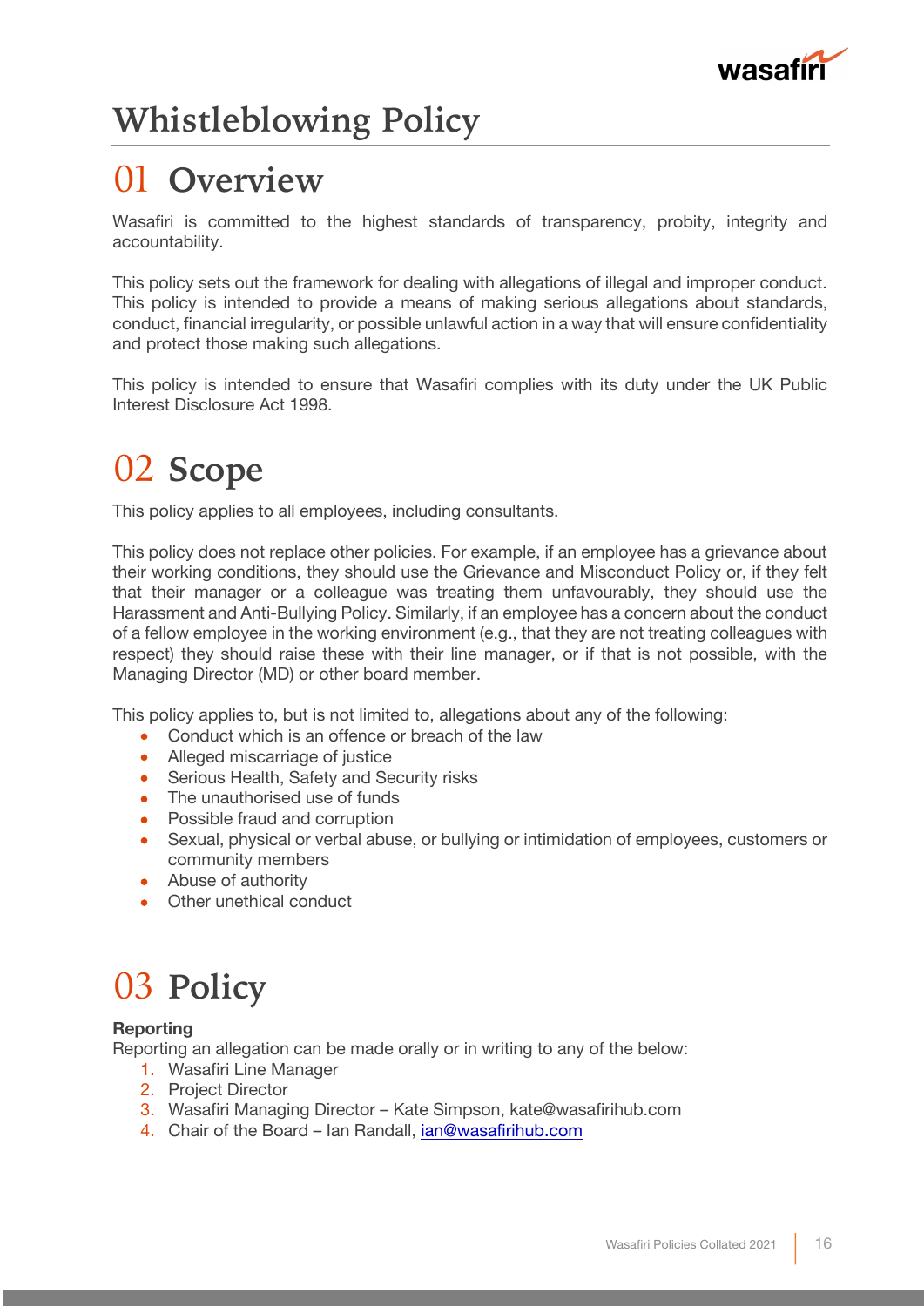

5. Third Party Whistleblowing Hotline (provided on some projects such as with the UK and US governments)

If any of the above receive an allegation, then they have a duty to treat the allegation with all due seriousness. They may discuss the allegation with the Board, line manager or others as appropriate. If deemed appropriate, and in consultation with the whistle-blower an investigation will be conducted, a relevant person(s) will be appointed as 'investigator' to lead this process.

Whether a written or oral report is made it is important that relevant information is provided including:

- The name of the person making the allegation and a contact point.
- The background and history of the allegation (giving relevant dates and names and positions of those who may be in a position to have contributed to the allegation);
- The specific reason for the allegation.

Although someone making an allegation will not be expected to prove the truth of any allegations, they will need to provide information to the person they have reported to, to establish that that there are reasonable grounds for the allegation.

Someone making an allegation may be accompanied by another person of their choosing during any meetings or interviews in connection with the allegation.

We recognise that the decision to make an allegation can be difficult. However, Wasafiri will take appropriate action to protect whistle-blowers who make serious allegations in the reasonable belief that it is in the public interest because they are doing their duty either to Wasafiri and/or Wasafiri's wider community.

### **Confidentiality**

All allegations will be treated in confidence and every effort will be made not to reveal a whistleblower's identity unless the whistleblower requests otherwise.

### **Anonymous Allegations**

This policy encourages whistleblowers to put their name to an allegation wherever possible as anonymous allegations may often be difficult to substantiate/prove. Allegations made anonymously are much less powerful, but the Managing Director will review all anonymous allegations and consider whether further action should be taken.

In exercising discretion to accept an anonymous allegation the factors to be taken into account are:

- The seriousness of the issue raised
- The credibility of the allegation; and
- Whether the allegation can realistically be investigated from factors or sources other than the complainant.

### **Untrue Allegations**

No disciplinary or other action will be taken against a whistleblower who makes an allegation in the reasonable belief that it is in the public interest to do so even if the allegation is not substantiated by an investigation. However, disciplinary action may be taken against a whistleblower who makes an allegation without reasonable belief that it is in the public interest to do so (e.g. making an allegation frivolously, maliciously or for personal gain where there is no element of public interest).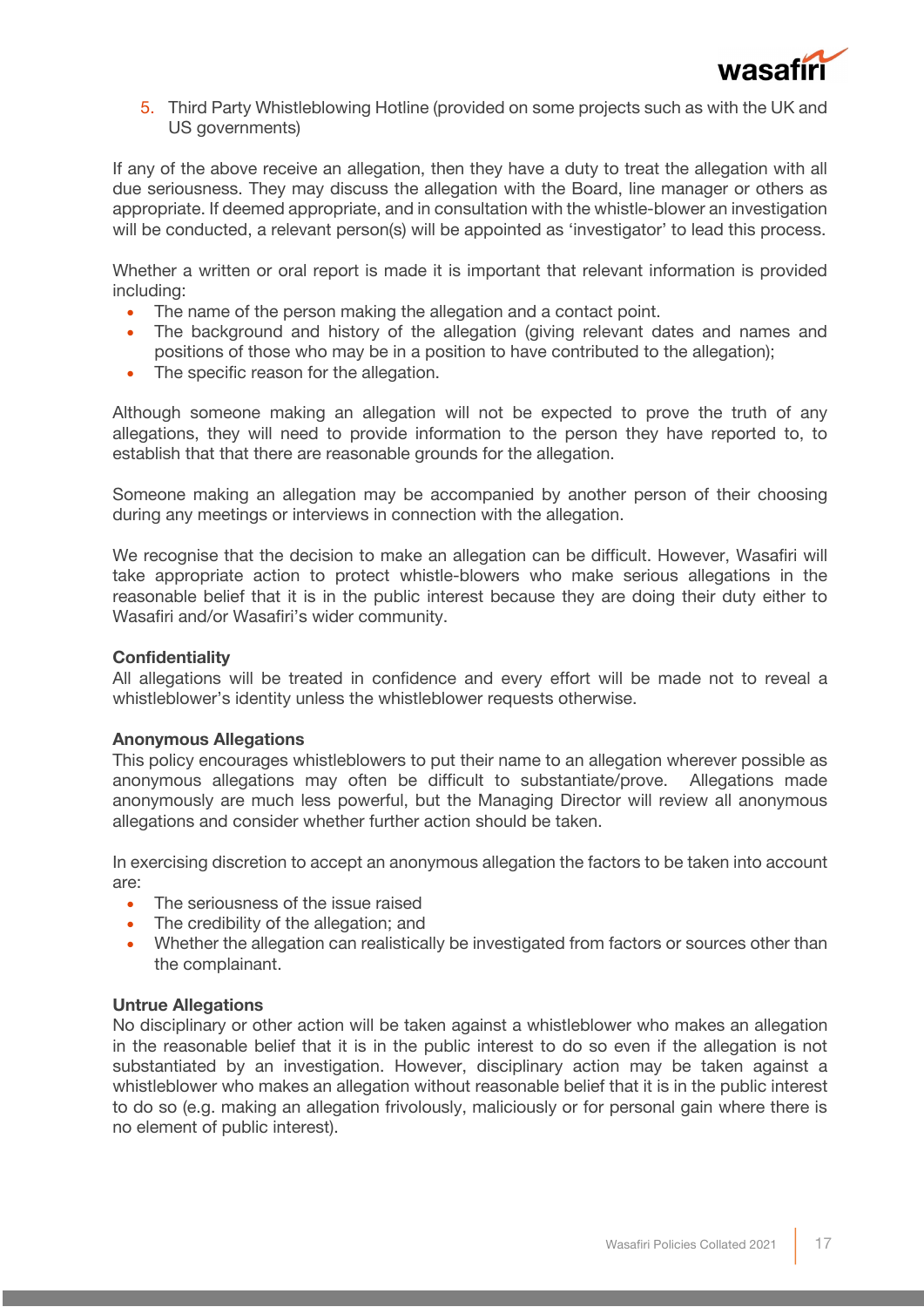

### **Action on receipt of an Allegation**

The line manager (or other) may decide to record details of the allegation gathering as much information as possible, including:

- The record of the allegation:
- The acknowledgement of the allegation;
- Any documents supplied by the whistleblower

If deemed appropriate and 'investigator' will be appointed. They will ask the whistleblower for their preferred means of communication and contact details and use these for all communications with the whistleblower in order to preserve confidentiality.

### **Support**

Wasafiri will take steps to minimise any difficulties which may be experienced as a result of making an allegation.

We accept that whistleblowers need to be assured that the matter has been properly addressed. Thus, subject to legal constraints, we will inform those making allegations of the outcome of any investigation.

#### **Monitoring**

The MD will report any whistle-blowing allegations to the Board.

### 04 **Responsibilities**

#### **The Managing Director and The Board**

The MD and Board have overall responsibility for the operation of this policy and for determining the administrative processes to be followed and the format of records to be kept.

#### **The Managing Director and the Board**

The Managing Director and the Board have overall responsibility for the operation of this policy and for determining the administrative processes to be followed and the format of the records to be kept.

#### **Wasafiri Management**

The Board is responsible for the content of this policy, including to:

- Review if any issues occur, and review of the policy at least every two years.
- Ensure this policy is communicated to all employees and consultants.
- Take seriously and make the time for proper consideration of any issues raised.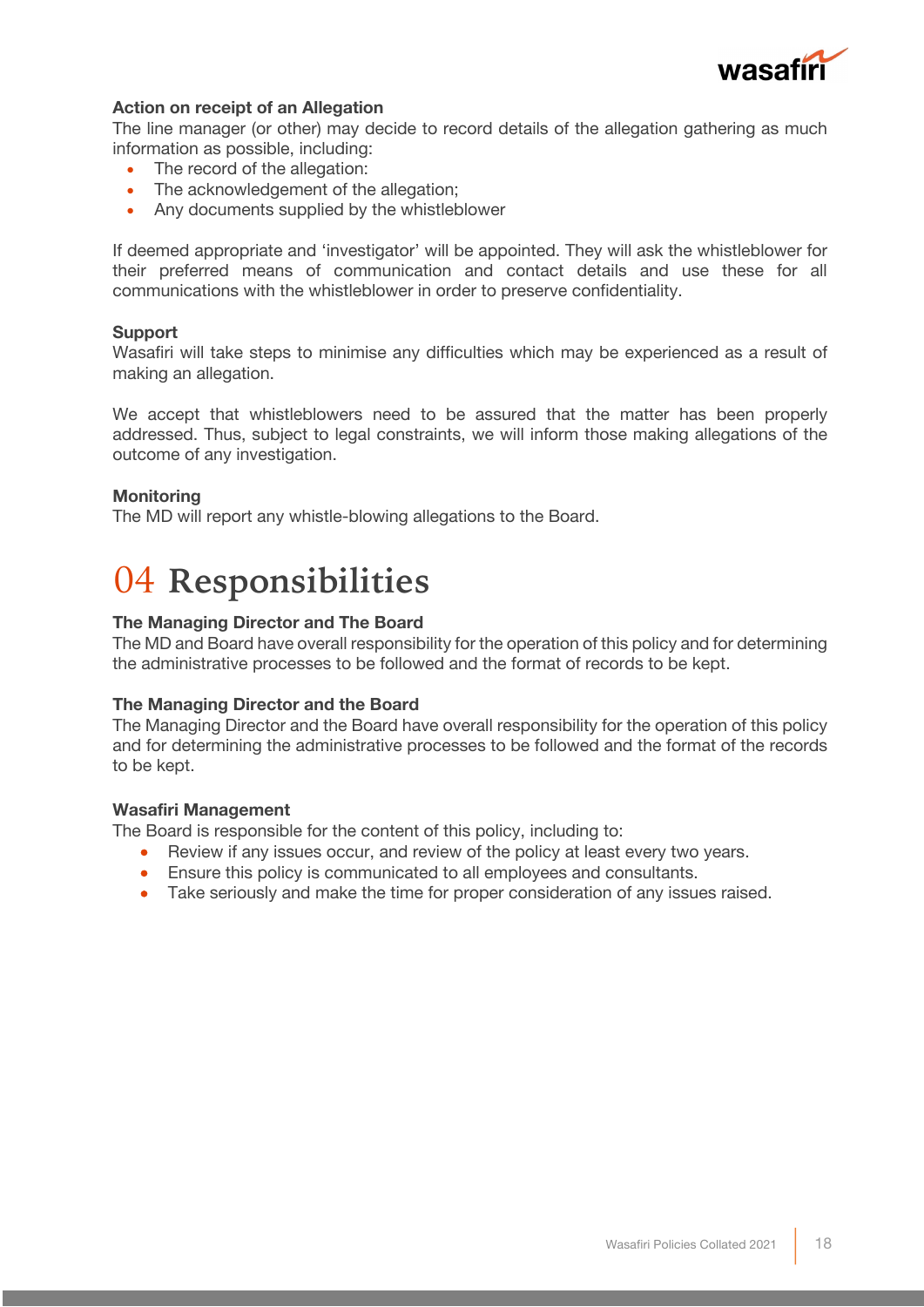

## **Data Protection Policy**

## 01 **Overview**

Wasafiri is committed to protecting personal information and data. With this policy, we ensure that we gather, store and handle data fairly, transparently and with respect towards individual rights.

# 02 **Scope**

This policy refers to all parties (employees, job candidates, customers, suppliers etc.) who provide any amount of information to us. Employees of our company and its subsidiaries must follow this policy. Contractors, consultants and our partners are also covered. This policy refers to anyone we collaborate with or acts on our behalf and may need occasional access to data.

## 03 **Principles**

Our data will be:

- Collected fairly and for lawful purposes only
- Accurate and kept up-to-date
- Protected against any unauthorized or illegal access by external parties

Our data will not be:

- Communicated informally
- Transferred to organizations, states or countries that do not have adequate data protection policies
- Distributed to any party other than the ones agreed upon by the data's owner (exempting legitimate requests from law enforcement authorities)

Wasafiri has direct obligations towards people to whom the data belongs. Specifically, some of the actions we will take are to:

- Have provisions in cases of lost, corrupted or compromised data
- Allow people to request that we modify, erase, reduce or correct data contained in our databases

Data breaches

• In the event of a breach of security leading to the accidental or unlawful destruction, loss, alteration, unauthorised disclosure of, or access to, personal data, Wasafiri shall promptly assess the risk to people's rights and freedoms and if appropriate report this breach to any other authority as required by the relevant regulations held by the jurisdiction we are operating in.

People Wasafiri hold data on, including employees, are entitled to make a formal request for a copy of information we hold about them by making a written request to enquiry@wasafirihub.com. Wasafiri may apply a small administration fee to process this request.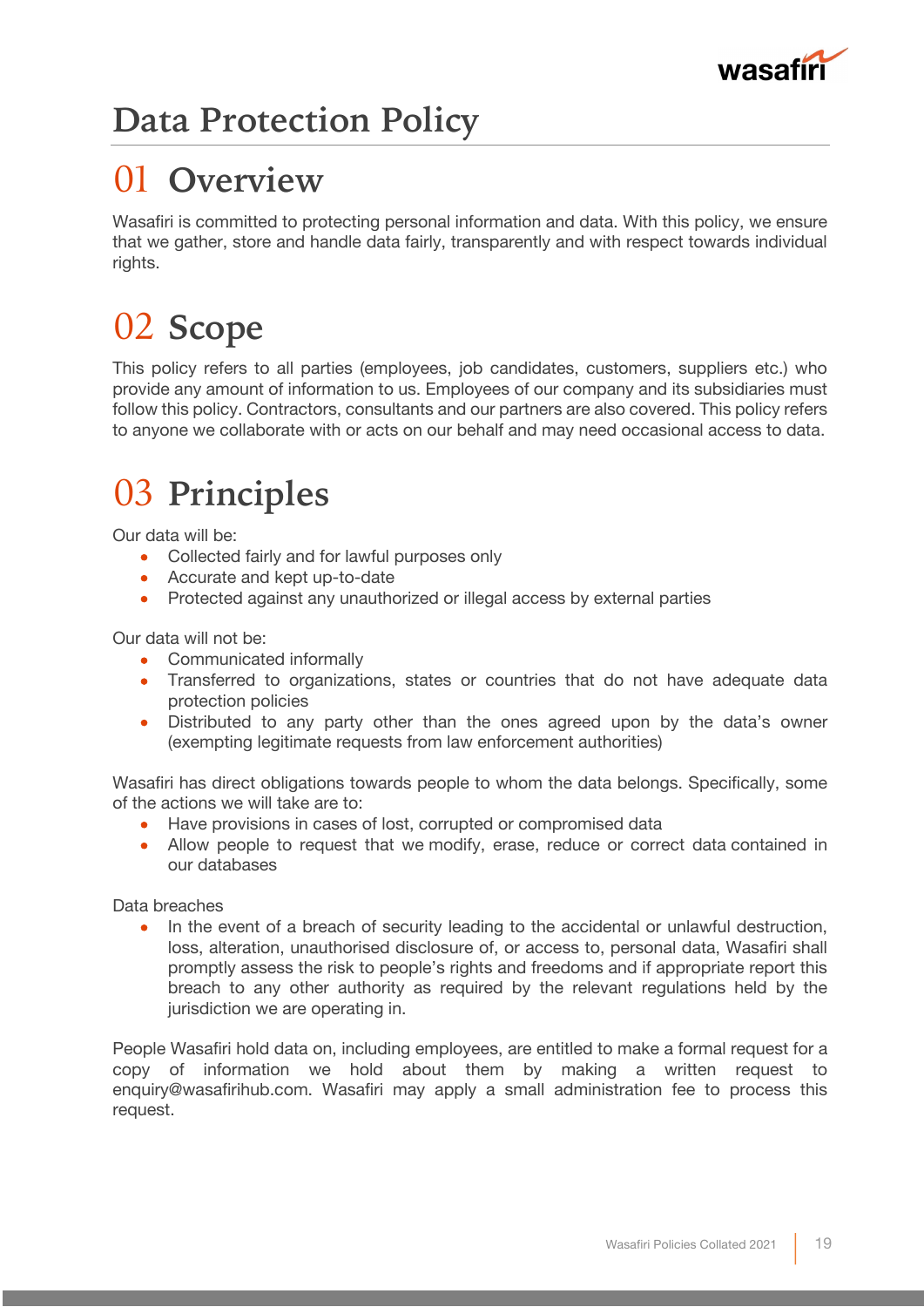

## 04 **Responsibilities**

### **Employees and Consultants**

- Employees, contractors, consultants, and our partners shall follow this policy
- Notify your line manager if you detect or suspect a data breach and do so as soon as possible.
- You are invited to offer any comments on this policy at any time, please discuss with a member of the Leadership Team.
- Any employee or consultant who breaches this policy will face disciplinary action and potential dismissal.

### **Wasafiri Management**

The Leadership Team is responsible for the content of this policy, including to:

- Review the policy in the event of any issues occur, and at least every two years.
- Ensure this policy is communicated to all employees and consultants.
- Take seriously and make the time for proper consideration of any issues raised.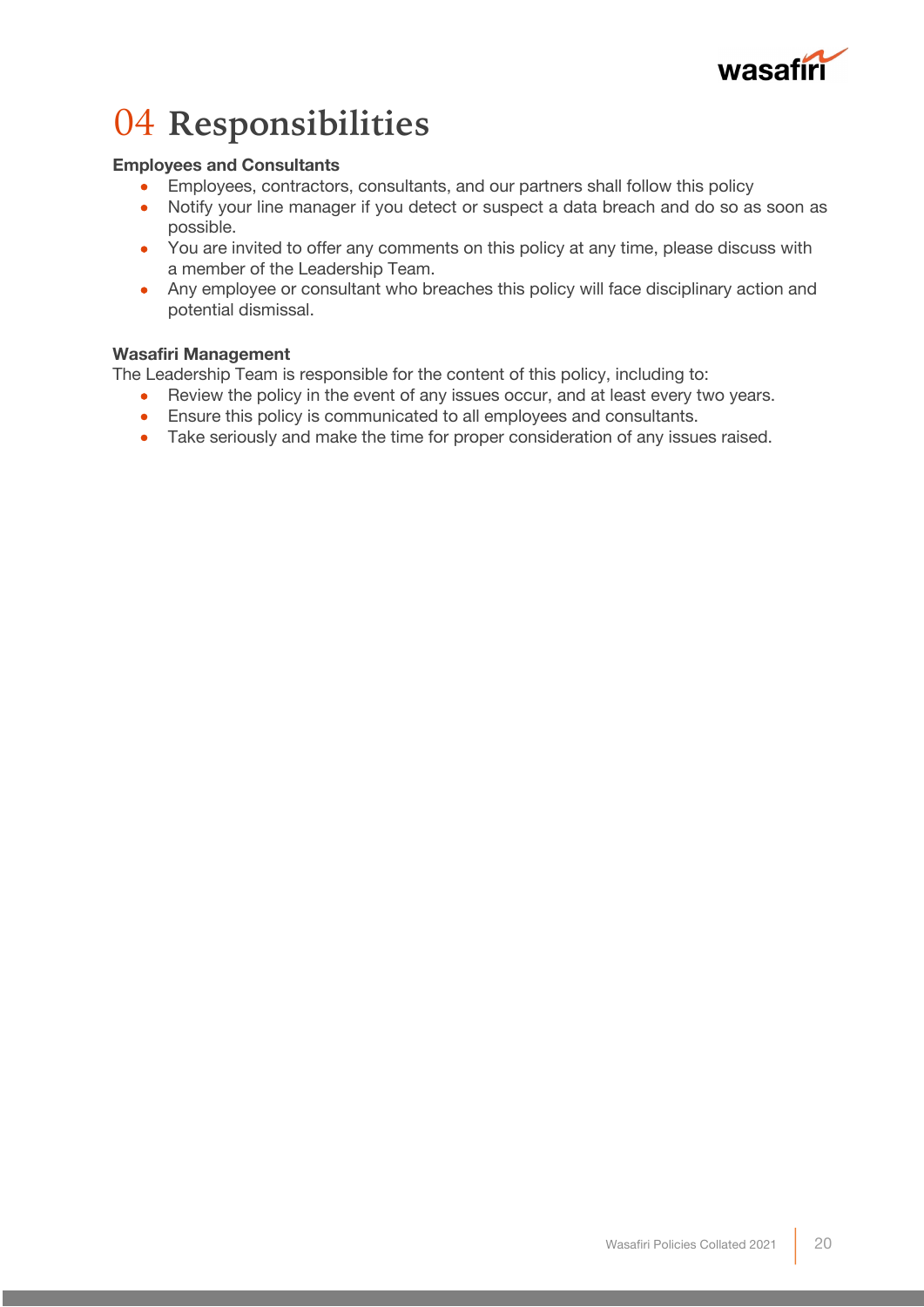

## **Health Safety and Security Policy (HSS)**

## 01 **Overview**

This document sets out Wasafiri Consulting's approach to the management of Health, Safety, and Security (HSS) at both the institutional and project level. This policy applies to all staff, consultants, board members and subcontractors.

Wasafiri Consulting places a premium on the continuity of our business and the management of Health, Safety and Security (HSS) for our staff and consultants, our clients, and our organisation. Our approach combines institutional contingency planning and HSS frameworks with field security management systems tailored to the specific project context. Regarding HSS, Wasafiri aims to:

- Provide adequate management of the health and safety risks of our activities;
- Consult with our employees and consultants on matters affecting their health, safety and wellbeing;
- Maintain safe and healthy working conditions,
- Provide and maintain HSS Frameworks and supporting resources and tools;
- Provide adequate information, instruction and supervision of employees;
- Ensure all employees are competent to safely do their tasks and to provide adequate support systems to enable them to do so;
- Ensure reasonable measures are in place to reduce the likelihood of accidents and cases of work-related ill health;
- Ensure all employees and consultants review and adhere to Wasafiri's Code of Conduct;
- Review and revise HSS policy, framework and practices as necessary at regular intervals.

## 02 **Adaptive HSS Management Framework**

Wasafiri Consulting takes a holistic and adaptive approach to the management of risk at both the institutional and project levels. Wasafiri's HSS Framework consists of interlinking organisational stages and lines of effort that direct our HSS infrastructure and decision-making:

### **Organisational Stages**

Wasafiri has divided our HSS infrastructure into four phases to ensure we address everything in the HSS cycle, which includes:

- **Effective Preparation**: Integrating HSS into planning and implementation levels of our business and projects is the best way to prepare for HSS challenges.
- **Threat Awareness and Avoidance**: Employing a variety of risk assessments and briefings helps us understand the environment, identify potential threats and formulate mitigation protocols.
- **Effective Response**: Ensuring all staff and consultants have the knowledge and skills of the Wasafiri HSS infrastructure to provide efficient and effective responses when incidents occur.
- **Learning and Adaptation**: HSS is a dynamic and iterative process. Wasafiri incorporates several management functions to ensure that risk related learning is captured and applied to the strengthening of our HSS framework.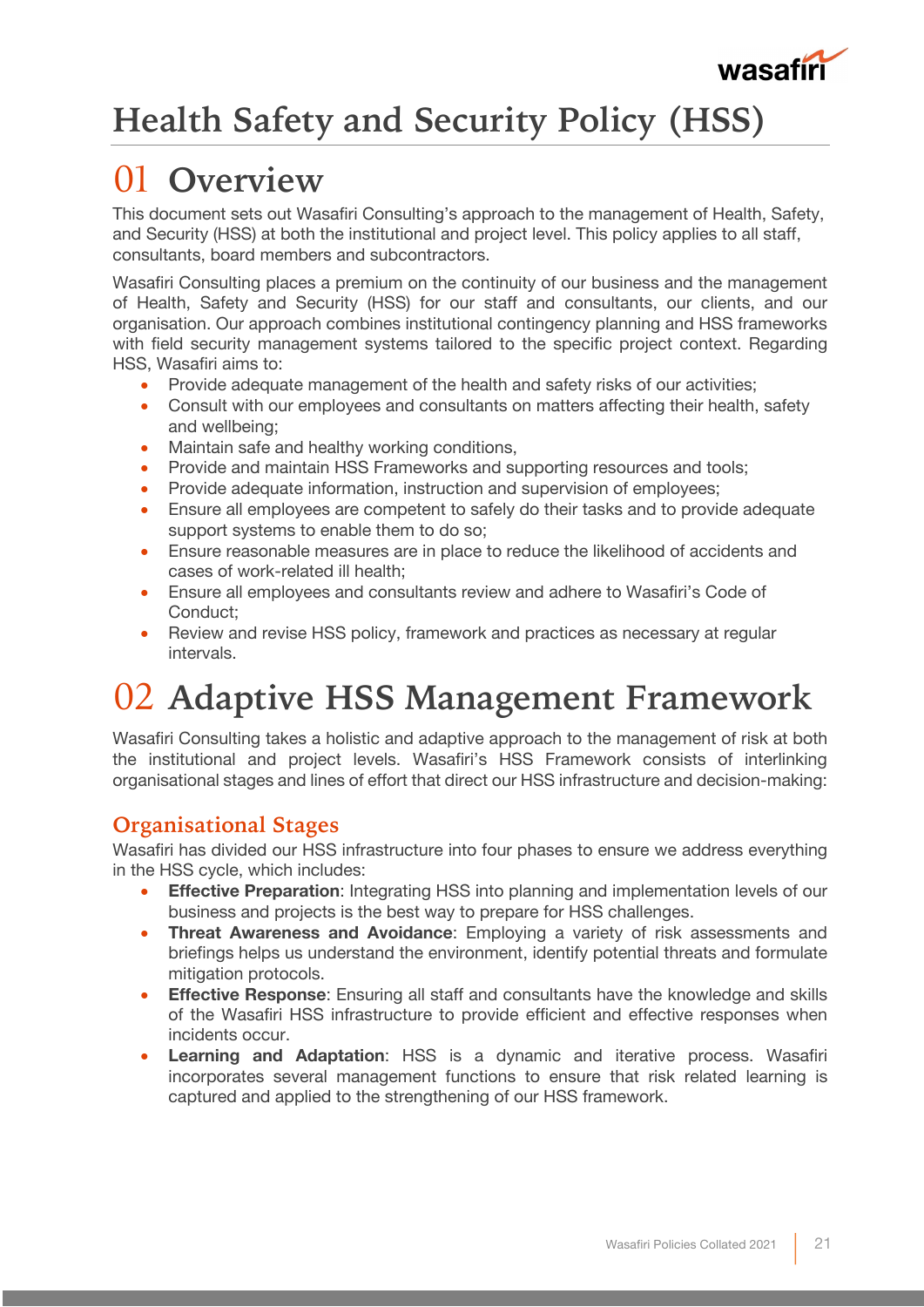

### **Lines of Effort**

Wasafiri streamlines our resources and thinking by establishing HSS Lines of Effort that must be accounted for and managed, displayed below:

- **Project Risk Management**: Effective management and oversight of each project team is critical to risk identification and mitigation, including financial, security, and conflict sensitivity management. Additional risk mitigation protocols are established for high risk projects.
- **Travel Management**: Incidents during travel are consistently deemed Wasafiri's highest risk at the field, project and corporate levels; thus, requiring travel to be an independent line of effort for managing HSS.
- **Incident Response Management**: Wasafiri has developed a collection of procedures aimed at identifying, investigating and responding to potential incidents in a way that minimizes impact and supports rapid recovery. This include the documentation and review of 'near misses' as well as incidents.
- **Wellbeing Management**: The emotional and psychological wellbeing of consultants and staff is just as important as physical security. To that end, and to the extent possible, Wasafiri will monitor stress levels and working patterns, provide appropriate office equipment, emphasise communication and access to psychological support.
- **Corporate Risk Management**: As a multi-national company with operational offices in the UK, US and Kenya, there is a need to examine the political, reputational, legal and physicals risks of operating in multiple countries.

## 03 **Responsibilities**

### **Employees and Consultants**

- Read and comply with this policy
- Understand individual responsibilities within the HSS Framework
- Promptly report any HSS concerns with regards to line managers or the Operations Manager

### **Wasafiri Management**

As above plus:

- Ensure all consultants and staff have access to this policy
- Ensure any HSS concerns are effectively investigated
- Ensure documentation of all incidents and near misses are investigated and kept
- Ensure that confidentiality is respected throughout any investigation and all information treated sensitively. (Note depending on the incident confidentiality cannot be guaranteed).
- Report any legal breaches to the relevant authorities
- Ensure this policy is updated in line with any incident and or changes to legal requirements.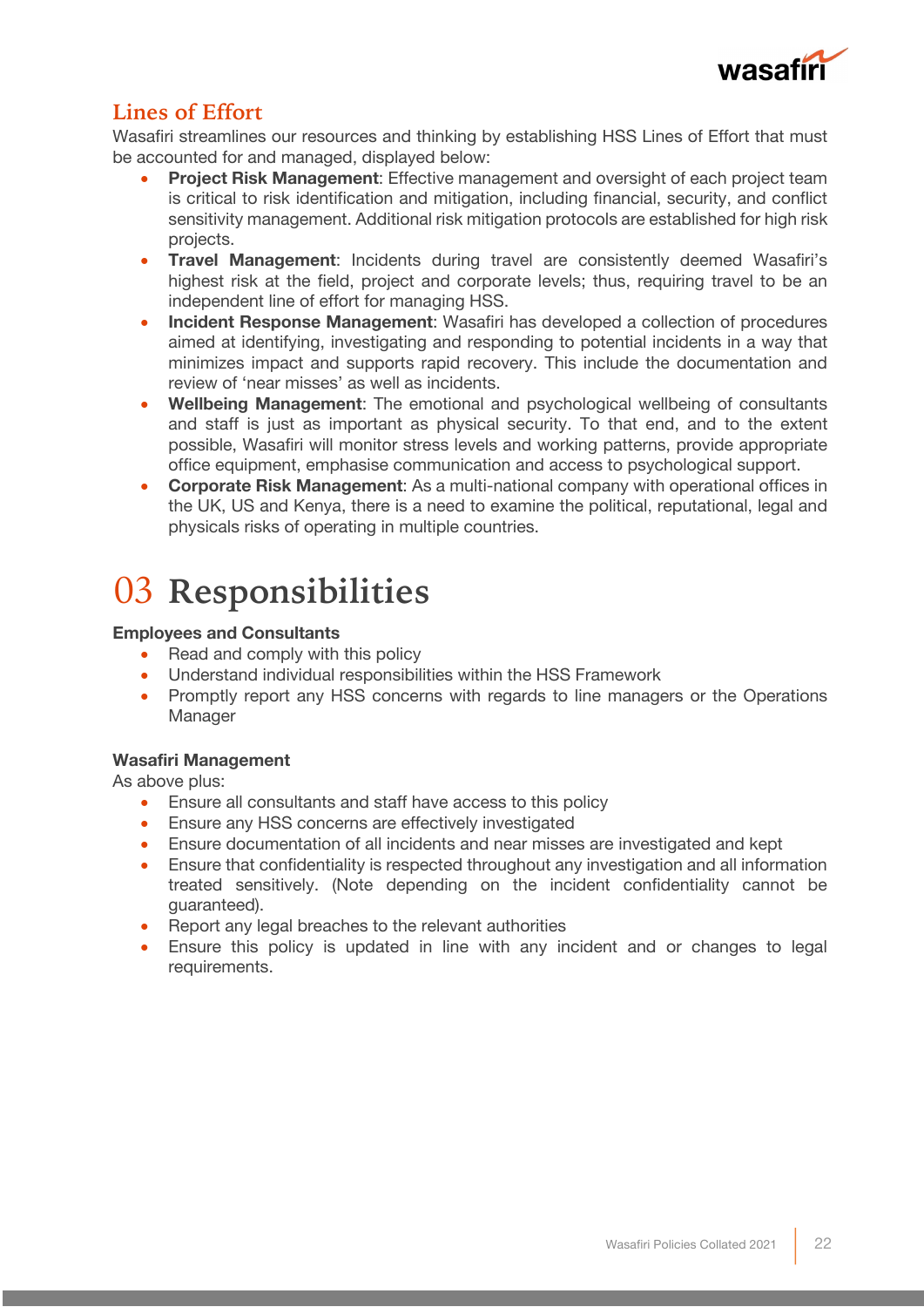

| <b>ROLE</b>                                           | HEALTH, SAFETY, AND SECURITY (HSS) RESPONSIBILITY                                                                                                                                                                                                                                                                                                                                                                                                                                           |
|-------------------------------------------------------|---------------------------------------------------------------------------------------------------------------------------------------------------------------------------------------------------------------------------------------------------------------------------------------------------------------------------------------------------------------------------------------------------------------------------------------------------------------------------------------------|
| <b>Board of Directors</b>                             | Review and approval of all HSS related policies<br>$\bullet$<br>Review HSS Workplan & progress in Quarterly/Annual<br>$\bullet$<br>Reports                                                                                                                                                                                                                                                                                                                                                  |
| Leadership Team &<br><b>Executive Team</b>            | Ensures adherence to HSS framework and application<br>$\bullet$<br>of lessons learned<br>Makes HSS decisions at the corporate level<br>$\bullet$                                                                                                                                                                                                                                                                                                                                            |
| <b>Operations Manager</b>                             | Day to day responsibility for implementation of HSS<br>$\bullet$<br>Framework across Wasafiri<br>Reviews and revises institutional HSS framework as<br>$\bullet$<br>required<br>Monitors and tracks indicators within HSS framework<br>$\bullet$<br>Reviews Project Threat Assessments for all projects<br>$\bullet$<br>Provides HSS guidance, support and accountability to<br>$\bullet$<br>all Project Management teams<br>Leads on all HSS trainings and inductions<br>$\bullet$         |
| <b>International Risk</b><br>Advisor (where relevant) | Advises management team on HSS approach<br>۰<br>Supports project related HSS as required                                                                                                                                                                                                                                                                                                                                                                                                    |
| <b>Project Director</b>                               | Overall and final responsibility for HSS at project level<br>$\bullet$<br>Performs Project Threat Assessments<br>$\bullet$<br>Assess HSS capacity within Project Management Team<br>$\bullet$<br>Reviews HSS requirements and shortfalls in client<br>$\bullet$<br>contract<br>Default primary incident manager in response to any<br>$\bullet$<br>project related incident (unless unavailable then role is<br>taken by most senior Wasafiri staff member linked to<br>project / incident) |
| Team Leader / Lead<br>Consultant                      | Performs Risk Assessments for Medium to High Risk<br>projects<br>Day to day responsibility for implementation of HSS<br>Framework at the project level<br>Ensures team follows HSS Framework and Project Risk<br>Assessments<br>Leads on all HSS inductions and trainings at project<br>level                                                                                                                                                                                               |
| <b>Project Coordinator</b>                            | Supports day to day operations of HSS Framework,<br>$\bullet$<br>particularly all travel and updating the Project, Security<br>and Logistics Plan<br>Supports HSS inductions and trainings at project level                                                                                                                                                                                                                                                                                 |

### **Institutionalised Learning Process**

Effective HSS is a dynamic and iterative process. Wasafiri Consulting incorporates a number of management functions to ensure that risk related learning is captured and applied to the strengthening of our HSS framework.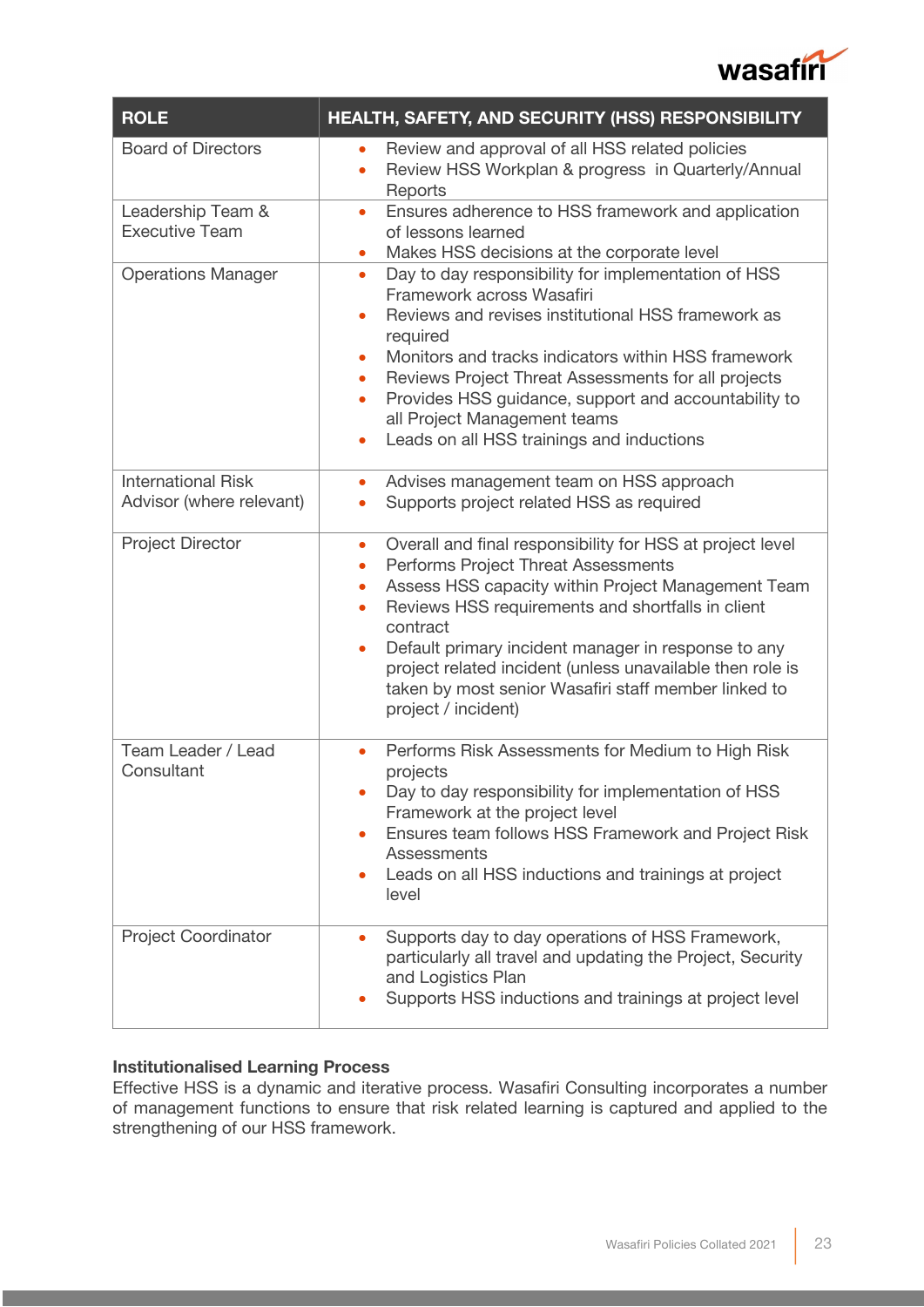

### **Annual:**

- 1. Review of insurances
- 2. Review of HSS Incidents and Near Misses
- 3. A simulated incident response and organisational 'stress-test'

### **Quarterly:**

1. Review of HSS during each Quarterly Board Meeting;

### **Monthly:**

1. Standing agenda on HSS at monthly Management Group meetings;

### **Weekly:**

1. Weekly HSS meeting led by Operations Manager and selected team members;

### **Project Level:**

- 1. HSS included in all medium and high-risk project inductions and briefings;
- 2. Wasafiri's Code of Conduct is reviewed and agreed to by employees and consultants;
- 3. For high-risk projects, HSS reviewed before every field trip or on a monthly basis;
- 4. Standing agenda on HSS for Project Closedown Review.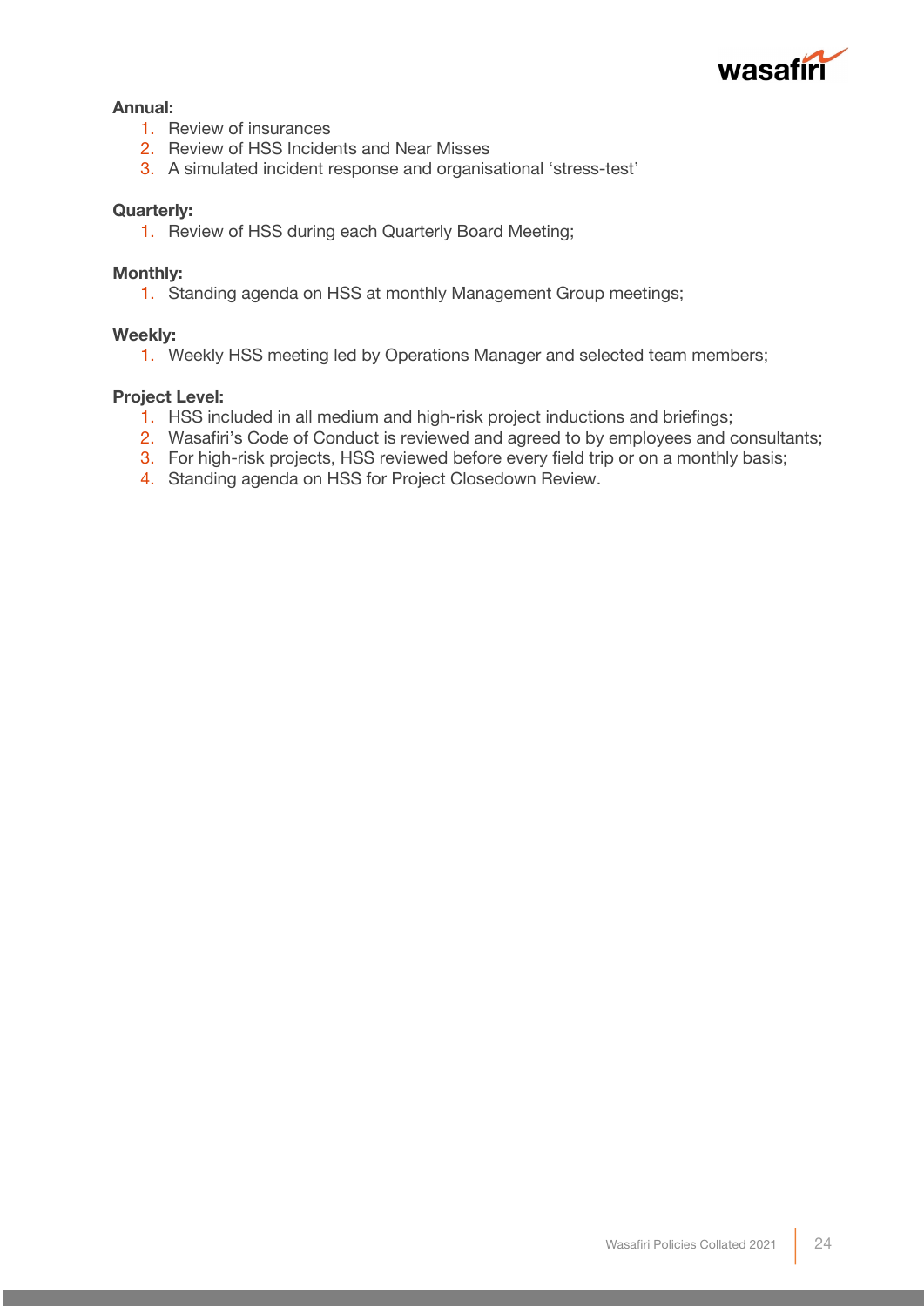

## 01 **Our Position**

Wasafiri recognises that the world is facing significant climate and ecological breakdown. We believe that we all have a responsibility to act, that business can be a force for positive impact and that we can make a positive contribution, both through how we run Wasafiri as a business and also through the impact we generate through our work. We are committed to doing our part to tackle climate and ecological breakdown.

## 02 **Corporate Action**

**We will add our voice to the acknowledgment of a** *climate emergency* **-** In doing so we acknowledge that fundamental change is required to respond to the scientific predictions of global warming and biodiversity loss. In practical terms we will adopt the commitments and principles laid out by B-Corp:

### **Commitment:**

- **Tell the truth** acknowledge this is an emergency and treat it as one
- **Act now –** take radical steps to halt biodiversity loss and reduce greenhouse gas emissions to net zero by 2025
- **Stronger together –** work with others to create new solutions together

### **Principles:**

- This issue is urgent, and we must act now
- We do not blame anyone. We take a positive approach
- Every institution is on their own journey. We must all step up our commitment to addressing the climate breakdown

**Achieve Net-Zero for the financial year 2019/20 and beyond -** We will achieve this by a progressive approach to reducing our carbon footprint and use offsetting / balancing for those emissions that we do incur.

**Minimise our carbon emissions** - As a service-based business our carbon emissions are relatively modest. However, we take seriously our responsibility to reduce these emissions as far as possible. We will focus on the following three priority areas.

- **Travel** We will minimise travel and especially flights. We will invest in and use virtual technologies where we can. When travel is essential, we will seek ways to minimise the amount of travel needed. We will actively seek non-flight travel methods (e.g trains) and use these whenever possible even if they are more expensive. When using flights, we will select direct flights where possible to minimise the increased impact of additional take off and landings.
- **Offices and venues -** We will review our current offices and discuss with landlords ways to reduce associated carbon emissions, including requesting the use of green energy suppliers. When hiring venues for events etc. we will review the venues environmental approach and prioritise venues with a reduced footprint. We will also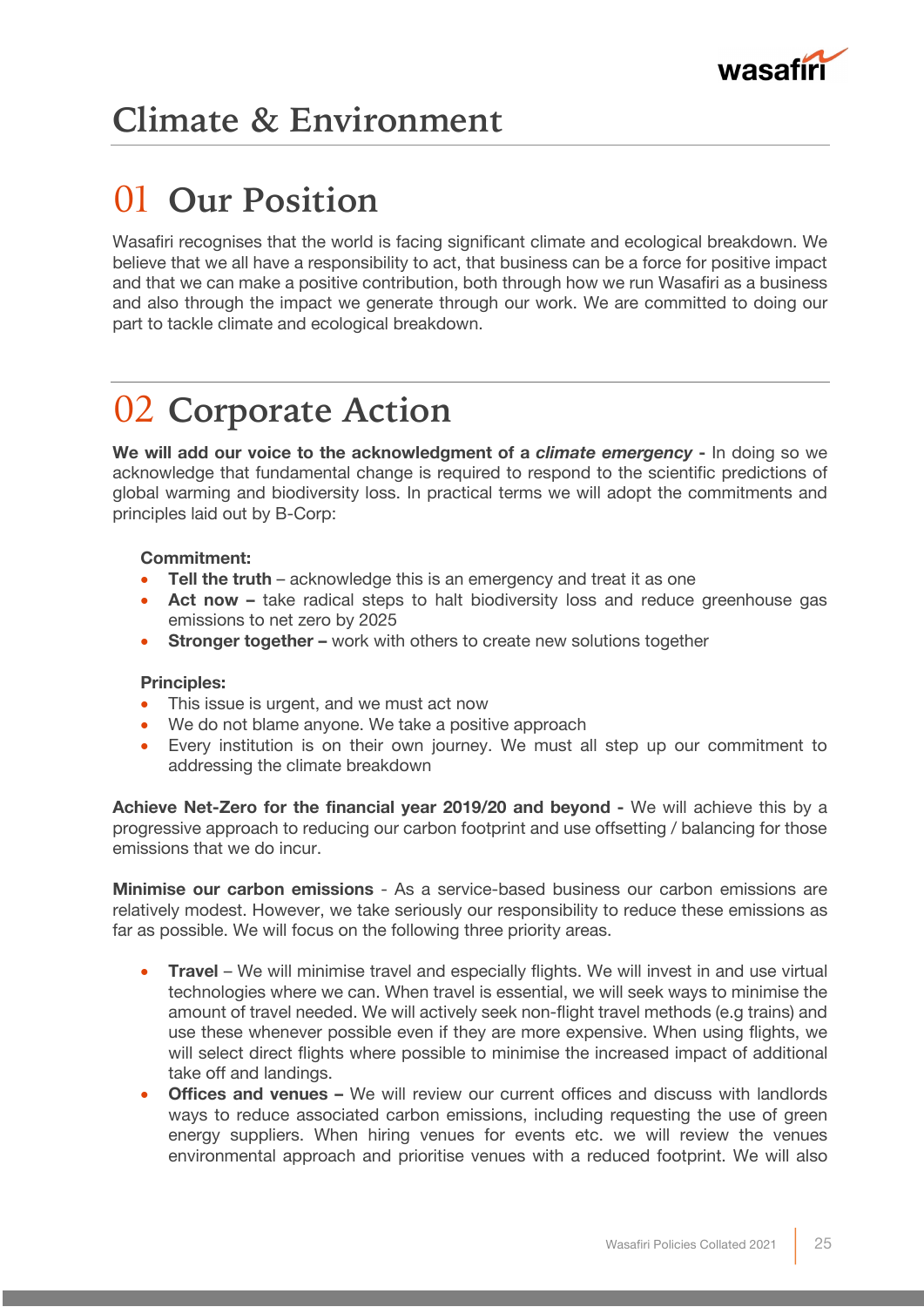

consider travel requirements for events and actively seek venues which minimise travel needs and / or have low carbon travel options.

**Other procurement & resource use** – We will review current key resource use and where possible seek options that minimise environmental impact. With future procurement needs we will consider environmental impact alongside and equal to issues such as cost, availability, quality etc.

**Support staff to take action -** Wasafiri's greatest resources and power is its people. We will support staff & consultants to challenge and improve the organisation's environmental impact. Where possible and practical we will support staff to take action outside of work. We will encourage one another to acknowledge, talk about and take action on our shared climate emergency. We will develop HR policies that encourage and incentivise climate positive action.

**Work with clients and partners to develop new solutions -** Our greatest impact will be through the work we do. We are well positioned to help others develop the collaborations and solutions that the climate emergency demands of us. We will build climate considerations into the work we do and the way we do it, we will proactively seek clients and support clients seeking to tackle our<sup>3</sup> climate emergency.

## 03 **Individual action**

In addition to our collective corporate action, as a member of Wasafiri we all individually, (whilst at work) will:

- Recognise the importance of minimising our environmental impact
- Take reasonable steps within our work to minimise impact
- Raise concerns, share ideas and be open to suggestions from others about ways to develop solutions to our environmental impact

<sup>3</sup> See

https://www.dropbox.com/s/193wufkdpbssimw/Climate\_Emergency\_Playbook\_for\_Business\_by\_B\_La b\_UK.pdf?dl=0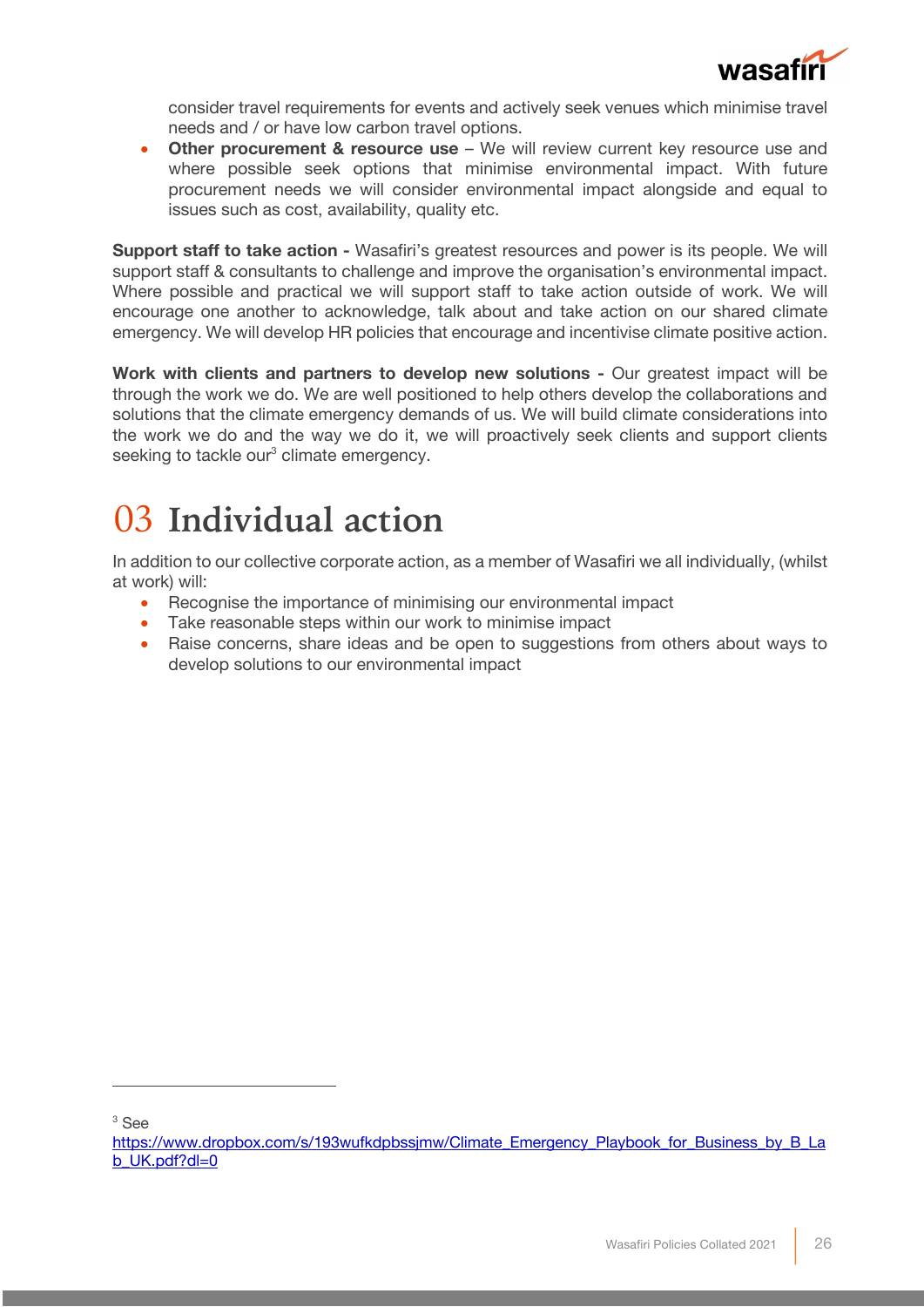

### **Diversity & Inclusion**

## 01 **Overview:** *Why* **Diversity & Inclusion?**

**Diversity is integral to Wasafiri.** The kaleidoscope of humanity is an ever-present feature of systems change work. Complex social and environmental issues, in which some people thrive and others struggle, are often underpinned by power inequities. They are issues better understood when looked at from many perspectives; and change only happens when diverse stakeholders act in concert. Hence our staff and consultants must relate to many people, and our diversity is our strength – whether in terms of nationality, gender, disability, sexuality, wealth, tribe, race, education or sector. We all need to be expert at relating across differences, acting as bridge-builders as we forge the shared understanding and collaboration required for system change.

**Inclusion is required for us to realise our potential.** Having a diverse team is not enough. Our culture and working practices must ensure everyone feels valued and can thrive. This requires intentional effort at two-levels. Firstly, our internal norms will not be experienced equally by our diverse staff. Secondly, external social inequities will enable some and constrain others from fulfilling their potential. We must build an inclusive culture, and we must play our part in overcoming injustices.

**Work on diversity and inclusion is never-ending.** This policy does not resolve equity issues. Instead, it is designed to ensure we are always attentive and acting to build a more inclusive organisation. The foundation for that work is that we really know each other and celebrate our differences; essentially, that there is a fabric of love that compels us to surface and address the specific biases that manifest within our own community. Whilst we believe this work will help Wasafiri succeed commercially, it is also simply a manifestation of our highest value – Ubuntu, the idea that one person's humanity is bound up with everyone else's.

## 02 **Commitments:** *How* **are we building a diverse and inclusive organisation?**

**Communication to promote understanding and progress:** We will nurture a culture in which we know each other's stories, celebrate our differences, and raise challenges relating to inclusion and equity. From staff inductions, to our annual retreat and team meetings we will create opportunities for dialogue and sharing. At least once a year, we will have a dedicated all-staff workshop to strengthen our collective knowledge and understanding about diversity and inclusion. Where issues are too sensitive to raise publicly, staff and consultants are encouraged to escalate them via whichever channel feels most comfortable, with options including line managers, diversity champions, domain owners or Directors.

**Integration in decision-making and norm-setting:** Wasafiri has a distributed decisionmaking structure in which "domain owners" are responsible for specific decisions and for setting the precedents that determine our ways of working. Before making decisions or